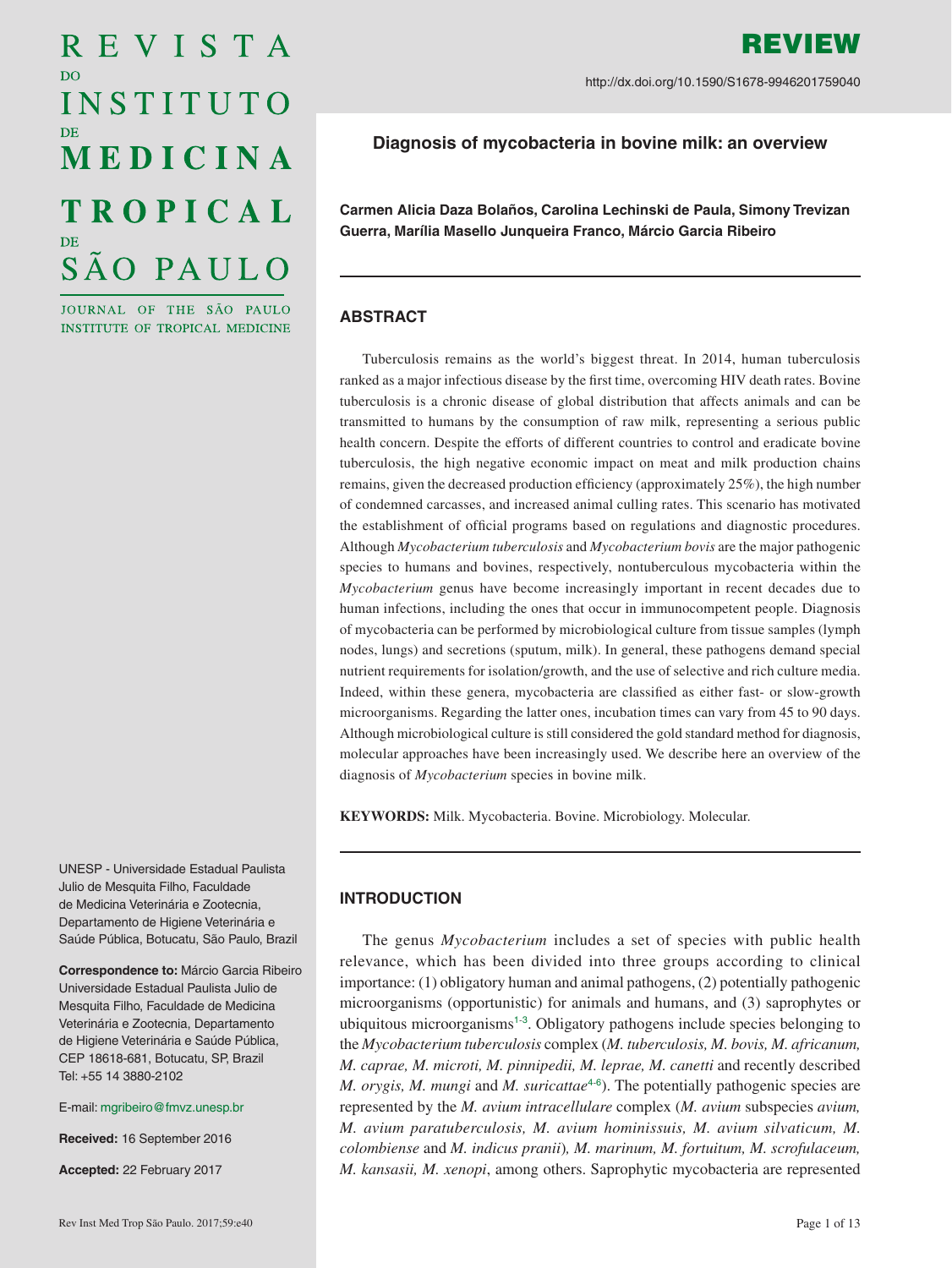by *M. gordonae, M. terrae, M. smegmatis,* and *M. phlei,*  also called atypical, "nontuberculous", or environmental mycobacteria<sup>[1](#page-9-0),[7](#page-9-0)-[9](#page-9-0)</sup>.

<span id="page-1-2"></span><span id="page-1-1"></span><span id="page-1-0"></span>In the public health context, *M. tuberculosis* and *M. bovis* have the greatest impact, causing tuberculosis, an infectious disease of global distribution that shows chronic evolution and affects humans, domestic and wildlife animals<sup>[9](#page-9-0)-[12](#page-9-0)</sup>. The World Health Organization (WHO) considers tuberculosis a re-emerging disease and a major threat due to the increased number of reports in humans, particularly in people living with HIV/AIDS, as well as the rise of multidrug-resistant isolates<sup> $11,13$  $11,13$  $11,13$ </sup>. In 2015, the WHO global report revealed about 9.6 million new cases of human tuberculosis, and 1.5 million deaths. The same organization reported that, in 2014, tuberculosis ranked by the first time as a major infectious disease<sup>[14](#page-9-0)</sup>. It is estimated that *M. bovis* is the causal agent of human tuberculosis in about 10-15% of the cases in developing countries, and in about 1-2% of the cases in developed countries<sup>[11](#page-9-0),[15](#page-9-0)</sup>. In Brazil, 70,000 new cases are officially reported each year, resulting in about 4,600 deaths<sup>[16](#page-9-0)</sup>. Moreover, human cases caused by nontuberculous mycobacteria have increased<sup>[17](#page-9-0)</sup>. The significance of these bacteria as primary pathogens have been considered after the  $21<sup>st</sup>$  century, given the emergence of pulmonary infections in patients with pre-existing pulmonary disease<sup>[18](#page-9-0)</sup>, and the increase in the number of people living with HIV/AIDS.

<span id="page-1-10"></span><span id="page-1-8"></span><span id="page-1-7"></span><span id="page-1-6"></span>*Mycobacterium* species are transmitted to humans predominantly by the inhalation of contaminated aerosols and consumption of contaminated water $11,19$  $11,19$  $11,19$ , as well as consumption of raw dairy products or those not heat-treated by pasteurization, boiling, or UHT (ultra-high temperature) processing. It is estimated that, in Brazil, about 20- 30% of cow's milk is marketed without health inspection<sup>[20](#page-9-0)</sup>. This fact enhances the potential zoonotic risk of the microorganism transmission through milk, especially pathogenic species of *Mycobacterium*[11](#page-9-0),[21](#page-10-0). Furthermore, *Mycobacterium* sp*.*  can remain viable in cheese and yogurt made from raw milk for up to  $14$  days and up to  $100$  days in butter<sup>[22](#page-10-0)</sup>. In humans, extrapulmonary manifestations (bone, joints, liver) are the most commonly reported in infections caused by *M. bovis* from cattle, whereas cases of pneumonia in rural and slaughterers workers have been reported, reflecting an occupational disease behavior<sup>[23](#page-10-0)</sup>.

<span id="page-1-16"></span><span id="page-1-15"></span><span id="page-1-14"></span><span id="page-1-13"></span>Currently, according to the Brazilian Institute of Geography and Statistic (IBGE), Brazil has the largest commercial cattle herd in the world, with about 212 million animals<sup>[24](#page-10-0)</sup>. It is estimated that approximately  $1.3\%$  of the Brazilian cattle herd is affected by tuberculosis<sup>[25](#page-10-0)</sup>, particularly dairy cattle[26](#page-10-0). In the public health context, mycobacterial infections in cattle cause substantial economic losses to

owners, mainly involving the condemnation of carcasses in slaughterhouses, reduction in milk and meat yield, animals slaughtered because of positive tuberculin tests carried out in control/eradication programs, commercial value depreciation of tuberculin-positive animals and international embargoes on the export of products from cattle origin<sup>[27](#page-10-0)</sup>.

<span id="page-1-17"></span><span id="page-1-4"></span><span id="page-1-3"></span>In 2001, because of the negative impact of tuberculosis on the meat and milk production chain, the need to promote cattle product competitiveness in a highly demanding international market, as well as the zoonotic impact of the pathogen, Brazil created the National Program for the Control and Eradication of Brucellosis and Tuberculosis (PNCEBT), which established the rules and procedures for the diagnosis of the disease in cattle and buffaloes. In general, the program requires culling of reactor animals, standardized diagnostic tests and equipment (automatic antigen applicator and callipers), and training of veterinarians in diagnostic procedures<sup>[26](#page-10-0)</sup>. In 2011, the Brazilian Normative Instruction (IN) 62<sup>[28](#page-10-0)</sup> was established (replacing IN 51) standardizing procedures from production to the marketing of different types of milk in the country, with emphasis on the quality control of raw milk.

<span id="page-1-23"></span><span id="page-1-22"></span><span id="page-1-21"></span><span id="page-1-20"></span><span id="page-1-19"></span><span id="page-1-18"></span><span id="page-1-9"></span><span id="page-1-5"></span>In raw milk, the identification of *M. bovis* and atypical mycobacteria has been described in Tanzania[29](#page-10-0), *M. bovis*  and *M. africanum* in Nigeria<sup>[30](#page-10-0)</sup>, *M. bovis* in Tunisia,<sup>[31](#page-10-0)</sup> and atypical *Mycobacterium* species in Turkey<sup>[32](#page-10-0)</sup> and Brazil<sup>[25](#page-10-0)</sup>. Particularly in Brazil, Pardo *et al*. [33](#page-10-0) in 52 cows showing positive or inconclusive results in Stormont test, identified *M. bovis* by phenotypic methods, and other atypical mycobacteria in 78 (10%) milk samples from 19 animals. In Tunisia, Ben Kahla *et al*. [31](#page-10-0), based on phenotypic methods and spoligotyping detected five (4.9%) isolates of *M. bovis* obtained from 306 milk samples from 102 cows that were positive in a single cervical tuberculin test. More recently, Pandey *et al*. [34](#page-10-0), in Zambia, investigated the presence of *M. bovis* in milk of 16 tuberculin-positive cows and identified three (18.7%) positive samples using phenotypic methods, which were confirmed by Polymerase Chain Reaction (PCR). All these studies have shown that cattle shed the pathogen into milk, displaying the public health impact of these findings, because of the risk of consumption of raw milk or milk products that did not undergo official health inspection and/or adequate heat treatment.

<span id="page-1-26"></span><span id="page-1-25"></span><span id="page-1-24"></span><span id="page-1-12"></span><span id="page-1-11"></span>The isolation of *Mycobacterium* species has extremely demanding requirements, based on selective and rich medium (usually egg-based)<sup>[9](#page-9-0),[35](#page-10-0),[36](#page-10-0)</sup>. Mycobacteria are classically divided into fast- and slow-growth species. Slowgrowth species can take up to 90 days for isolation. Due to the long time required for microbial isolation combined with phenotypic diagnosis, the development of molecular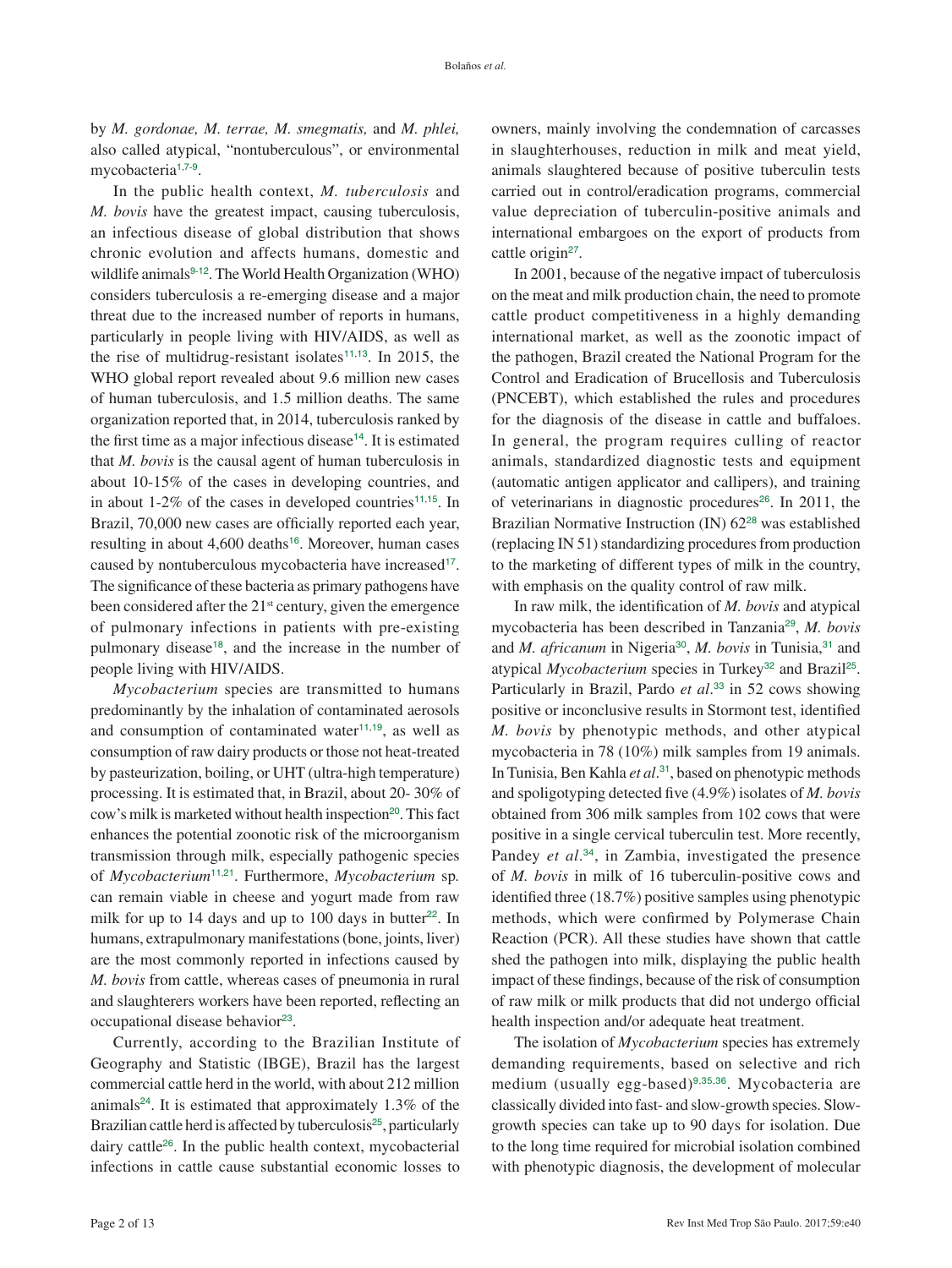techniques allowing fast, accurate and reliable diagnosis of *Mycobacterium* species was stimulated. Indeed, Polymerase Chain Reaction (PCR) techniques associated with restriction enzyme analysis pattern (PRA), Multiplex Chain Reaction (Multiplex PCR) and Nested Polymerase Chain Reaction (Nested PCR) have been used. Other studies have reported increased diagnostic sensitivity and specificity by combining phenotypic techniques and molecular markers for the diagnosis of *Mycobacterium* sp. in individual animals, the identification of mycobacterium species, the geographical distribution of allelic diversity in outbreaks, and for epidemiological surveillance studies of bovine tuberculosis[37](#page-10-0)-[40](#page-10-0) with spoligotyping (spacer oligonucleotide typing), and in the last decade, mycobacterial interspersed repetitive unit variable number of tandem repeats typing (MIRU-VNTR), and repeated identical sequences of DNA tandem (Exact tandem repeat-ETR)<sup>[41](#page-10-0)</sup>.

<span id="page-2-2"></span><span id="page-2-1"></span>Considering the threat bovine tuberculosis poses to animal health, the habit of consuming raw or nonheat-treated milk in Brazil, the Public Health concern in eliminating mycobacteria in dairy cows and the identification of mycobacteria genetic markers in molecular techniques that enable valuable diagnosis in short time, we describe here an overview of the diagnosis of *Mycobacterium* species in bovine milk.

# **BOVINE TUBERCULOSIS: GENERAL ASPECTS OF THE DISEASE**

Tuberculosis is one of the most important zoonotic diseases in cattle, particularly in Latin America, Africa and Asia. The disease is caused by *M. bovis,* although other species of the genus *Mycobacterium* may affect cattle<sup>[11](#page-9-0),[12](#page-9-0),[42](#page-10-0)</sup>.

<span id="page-2-6"></span><span id="page-2-5"></span>Although some European countries have reached a tuberculosis-free status, such as Switzerland<sup>[43](#page-10-0)</sup>, the increase in the number of human infections by *M. bovis* was noticed in the last decade, as a probable reflex of the endemic status of the disease in cattle. The increasing prevalence of bovine tuberculosis was recorded in the UK (3.27%) and Ireland  $(4.37\%)^{44}$  $(4.37\%)^{44}$  $(4.37\%)^{44}$ . In Africa, Sudan reported 0.18% prevalence of tuberculosis in slaughterhouse cattle<sup>[45](#page-10-0)</sup>, whereas in Ethiopia the records on the occurrence of the disease have varied widely  $(1.5\%$  to  $78\%)$ <sup>[46](#page-10-0)</sup>. The US fights the disease since 1900 with a control program based on tuberculin testing and culling of positive animals. However, despite the significant reduction in prevalence in the last decades, the disease was observed to reemerge in the States of Texas (1995), Minnesota (2005), and more recently, California (2008)<sup>[27](#page-10-0)</sup>.

<span id="page-2-8"></span>In Latin America, a subdivision of the prevalence of bovine tuberculosis into categories was proposed: < 0.1%, from 0.1 to 1%, and  $> 1\%$ ; however, this classification

<span id="page-2-9"></span>is influenced by the number of animals raised in each country[47](#page-11-0). In Brazil, the disease is present throughout the country since 1920, but few actions with significant impact had been taken to fight the disease until 2001, when the PNCEBT<sup>[27](#page-10-0)</sup> was instituted.

It is estimated that 1.3% of the Brazilian cattle herd is affected by tuberculosis<sup>[25](#page-10-0)</sup>. A recent study  $(2012-2013)$  of bovine tuberculosis prevalence in Brazil was conducted by the Ministry of Agriculture, Livestock and Supply (MAPA), based on statistical estimates of samples. Data from this study - not officially published yet - were preliminarily reported by Ferreira Neto (personal communication) in the V Brazilian Milk Quality Congress, which took place from 10th to 12th June, 2013, in *Águas de Lindóia*, *S*ão *Paulo.* In the State of *São Paulo*, 2,009 farms were investigated and 173 (8.6%) tuberculin-positive animals were diagnosed. In these farms of the State of *São Paulo*, 20,278 animals were evaluated, from which 320 (1.6%) were positive. In the same study, in the State of *Paraná*, 1,419 farms were investigated, from which 33 (2.3%) animals were positive in the tuberculin test. In the farms from the State of *Paraná*, 15,982 animals were evaluated, from which 63 (0.39%) were positive. A summary of these data on the bovine tuberculosis prevalence in some States of Brazil were reported by Paes and Franco<sup>[48](#page-11-0)</sup> (Table 1).

<span id="page-2-10"></span><span id="page-2-3"></span><span id="page-2-0"></span>**Table 1** [- Prevalence of bovine tuberculosis in some States](#page-2-0)  of Brazil

<span id="page-2-4"></span>

| <b>State</b> | Prevalence in<br>the farms | Prevalence of posi-<br>tive animals |  |  |  |  |  |
|--------------|----------------------------|-------------------------------------|--|--|--|--|--|
| Rondônia     | 2.3%                       | 0.1%                                |  |  |  |  |  |
| Bahia        | 1.0%                       | 0.1%                                |  |  |  |  |  |
| Mato Grosso  | 1.2%                       | 0.1%                                |  |  |  |  |  |
| Paraná       | 2.32%                      | 0.39%                               |  |  |  |  |  |
| São Paulo    | 8.61%                      | 1.57%                               |  |  |  |  |  |

<span id="page-2-7"></span>Tuberculosis occurs in cattle regardless of age and gender, although due to the chronic evolution, adult animals are more often diagnosed and they are more commonly symptomatic. *Bos taurus* is usually more affected than Zebu cattle (*Bos indicus*)[42](#page-10-0). The introduction of infected animals in a herd is probably the main risk factor for the spread of the disease among dairy animals<sup>[49](#page-11-0)</sup>. Mycobacteria are eliminated by respiratory tract secretions, milk, colostrum, feces, urine and, occasionally, semen. Cattle-to-cattle transmission occurs mainly by contact with aerosols or consumption of contaminated water, food and milk<sup>[49](#page-11-0)-[51](#page-11-0)</sup>.

<span id="page-2-12"></span><span id="page-2-11"></span>After invasion by oral or respiratory routes, the pathogen is actively phagocytosed by macrophages and multiplies upon entry, but it is not eliminated in the phagolysosome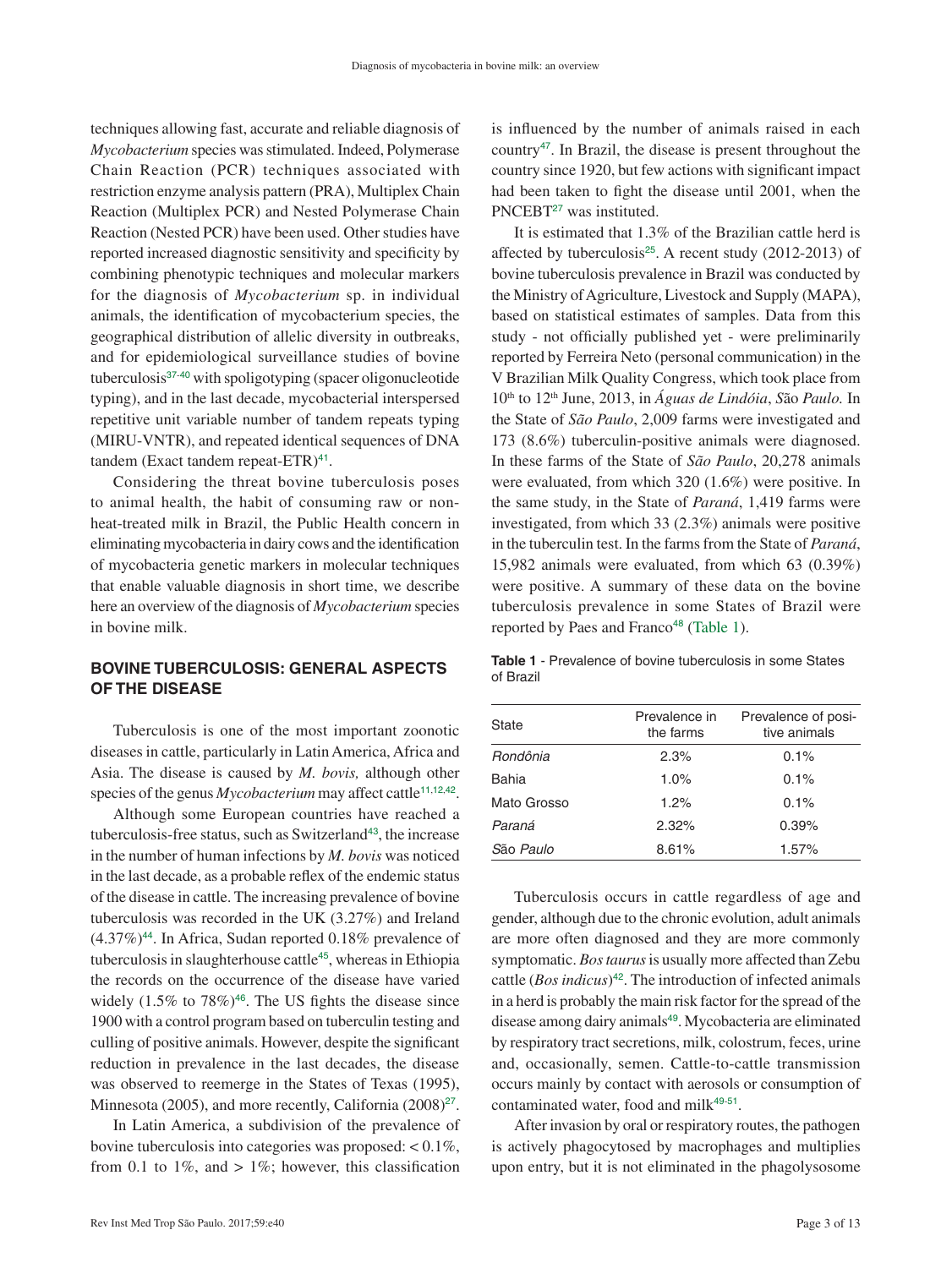due to the peculiar characteristics of the cell wall structure. Then, it is captured in regional lymph nodes and the response of CD4 + lymphocytes (6-8 weeks) starts, which is very important in the ante-mortem diagnosis, because these cells are recruited in the tuberculin test. The microorganism induces a typical granulomatous reaction, with caseous and/or necrotic lesions and a peculiar architecture formed by the free mycobacteria or the pathogen within macrophages, macrophages modulated in epithelioid cells and giant cells, and presence of caseum, all surrounded by a fibrous capsule. Chronic disease progression is characterized by formation of large caseous nodules, particularly in the lungs (airborne infection) and intestinal tract (oral infection). In immunocompromised or debilitated animals, early generalization may occur with spread of small nodules to several organs, including the mammary gland<sup>[27](#page-10-0),[52](#page-11-0)-[54](#page-11-0)</sup>.

Bovine tuberculosis causes production efficiency losses ranging from 10 to 25% in infected animals, leading to severe losses related to reduced milk and meat production, condemnation of carcasses in slaughterhouses, sanitary slaughter of tuberculin-positive animals, and restrictions on the export of animals and meat products of bovine origin<sup>[26](#page-10-0),[27](#page-10-0)</sup>.

Bovine tuberculosis was fought in other countries and control or eradication of the disease was reached after systematic tuberculin testing, slaughtering of positive animals in officially inspected slaughterhouses, control of the animal movement, adoption of quarantine and testing of newly acquired animals, certification of farms free of the disease, health education, and heat treatment of milk<sup>[26](#page-10-0),[27](#page-10-0),[42](#page-10-0)</sup>.

Brazilian regulations do not allow the treatment of cattle with tuberculosis and recommend the culling and slaughtering of animals with positive tuberculin tests in inspected abattoirs, or even mass killing in the farm of origin in the presence of large number of positive animals as well as other sanitary actions planned for positive herds<sup>[26](#page-10-0)</sup>.

## **MYCOBACTERIA IN DAIRY CATTLE**

Bovine tuberculosis affects various organs and tissues, including the mammary gland. It is usually caused by *M. bovis*, although other species can infect the udders, particularly atypical mycobacteria[42](#page-10-0),[55](#page-11-0). Infections with *M. bovis* in cattle are progressive<sup>[27](#page-10-0)</sup>. In contrast, although *M. tuberculosis* can affect the mammary gland, infection is usually not progressive. Dairy cattle are more predisposed to tuberculosis probably due to the proximity of the animals in the milking and feeding environment<sup>[51](#page-11-0)</sup>.

## **Mastitis**

Unlike the most frequent agents of bovine mastitis,

<span id="page-3-3"></span>represented by staphylococci, streptococci and enterobacteria, which commonly cause an ascending infection of the teat canal, mycobacteria reach the mammary gland by systemic dissemination, probably after the spread of the primary infection by respiratory or digestive route[42](#page-10-0),[56](#page-11-0). Occasionally, infection can come from the environment of farms or by contamination of cannulas used in intramammary treatments. Mycobacteria as primary causes of bovine mastitis are considered of low occurrence, although prevalence can be high in farms endemic for tuberculosis or where outbreaks were observed<sup>[42](#page-10-0),[57](#page-11-0)</sup>. In cattle, the disseminated form of tuberculosis occurs mainly in immunocompromised animals or those showing general weakness, with early generalization resulting in small nodules (granuloma) in the mammary gland and other organs<sup>[27](#page-10-0)</sup>.

<span id="page-3-6"></span><span id="page-3-5"></span><span id="page-3-4"></span><span id="page-3-1"></span><span id="page-3-0"></span>The occurrence of clinical or subclinical mastitis and the frequency of mycobacteria shedding into milk is controversial[58](#page-11-0)-[60](#page-11-0). Cows with tuberculosis show reduced milk production, hardened masses in the udder, enlargement of regional lymph nodes and watery milk, although probably less than 1% of cows with tuberculosis show mammary signs.<sup>[42](#page-10-0)</sup> Paes<sup>[27](#page-10-0)</sup> reported that tuberculous mastitis causes hardening of mammary quarters and enlargement of supramammary lymph nodes. In the early stages of the disease, signs of clinical mastitis may not be seen in milk (subclinical mastitis). In chronic cases, milk can show fine lumps at the end of milking and color may be change to amber, with the elimination of bacilli in milk.

#### Raw milk

In raw milk, the risk of mycobacteria elimination in lactating cows was investigated in Tanzania using phenotypic and molecular methods. Among 805 milk samples, there was a predominance of atypical mycobacteria such as *M. flavescens* (n=13), *M. terrae* (n=7), *M. smegmatis* (n=4), *M. fortuitum* (n=2), *M. gordonae* (n=1), whereas only two isolates were identified as *M. bovis.* Despite the low prevalence of *M. bovis*, the presence of atypical mycobacteria in the milk of animals is a public health concern, because of the habit of consuming raw milk by these people, besides the high incidence of people living with HIV/AIDS<sup>[29](#page-10-0)</sup>.

<span id="page-3-7"></span><span id="page-3-2"></span>In Turkey, 35 samples of raw milk were evaluated for the presence of mycobacteria using phenotypic methods and confirmed by Polymerase Chain Reaction - Restriction Pattern Analysis (PCR-PRA), resulting in the detection of *M. terrae, M. kansassii, M. agri,* and *M. haemophilum*[32](#page-10-0). In another study in the same country, *M. genavense, M. simiae, M. szulgai, M. bovis* and *M. fortuitum*[61](#page-11-0) were identified*.*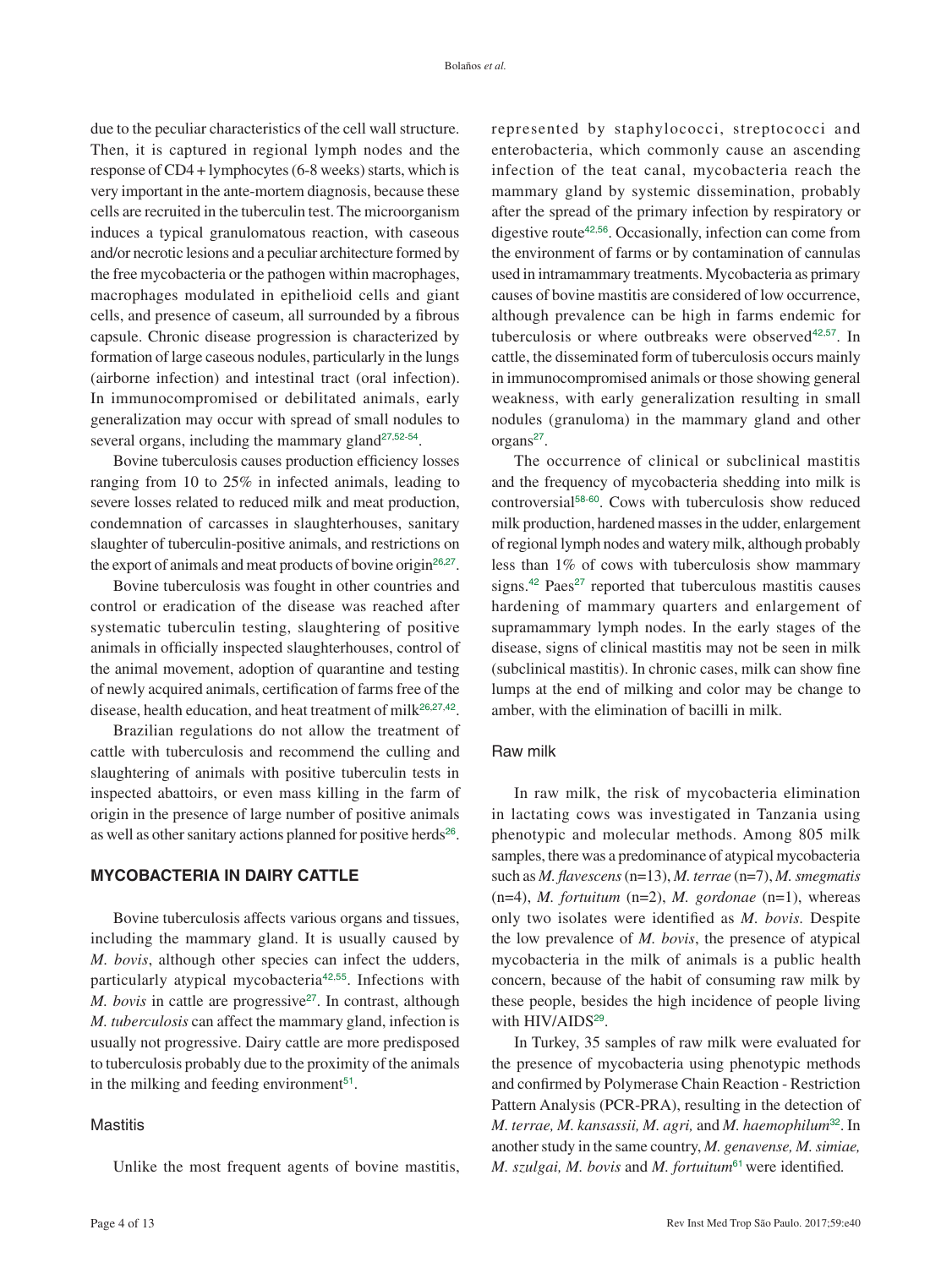*M. bovis* (n=4) and *M. africanum* (n=1) were identified among 400 samples of unpasteurized cow milk in Nigeria using phenotypic and molecular methods<sup>[30](#page-10-0)</sup>.

#### Tuberculin test

Few studies have focused on the identification of the presence of mycobacteria eliminated by dairy cows that were positive in tuberculin tests. In this context, the presence of mycobacteria was investigated in 306 samples of raw milk collected from 102 positive cows using the single cervical tuberculin test, from herds with tuberculosis history in Tunisia. Five isolates of *M. bovis* were identified by phenotypic methods and spoligotyping, underscoring the risks of raw milk consumption<sup>[31](#page-10-0)</sup>. Pandey *et al*.<sup>[43](#page-10-0)</sup>, in Zambia, investigated the presence of *M. bovis* in 16 tuberculinpositive dairy cows and three (18.7%) positive samples were detected using phenotypic methods, confirmed by PCR. This finding confirmed that the animals were eliminating the pathogen in milk and it reinforced the public health impact, given the high prevalence of people living with HIV/AIDS in the country, as well as all over the African continent.

<span id="page-4-2"></span>In Egypt, 46 cows presenting clinical signs of tuberculosis, including low production, emaciation, anorexia, intermittent diarrhea (unresponsive to anthelmintic drugs), cough and labored breathing were subjected to the single cervical and caudal fold test. From 23 milk samples, one (4.35%) was positive for *M. bovis* using the Lowenstein-Jensen medium with sodium pyruvate, evidencing typical colonies and compatible biochemical results<sup>[62](#page-11-0)</sup>. Likewise, Nasr *et al.*<sup>[63](#page-11-0)</sup> collected samples from 50 cows reactors to the single cervical tuberculin test and 50 cows that were nonreactors. Results showed that samples from two reactor animals (4%) were suggestive of *M. bovis* based on growth in Lowenstein-Jensen medium with pyruvate; another sample was identified as *Mycobacterium* spp. by growth in Lowenstein-Jensen medium with glycerol.

<span id="page-4-6"></span><span id="page-4-4"></span><span id="page-4-3"></span>Another study in India investigated mycobacteria in 181 raw milk samples, from which one sample was classified as *M. tuberculosis* by molecular methods. It is noteworthy that humans are the sources of *M. tuberculosis* infection in animals[64](#page-11-0). In Pakistan, Jalil *et al*. [65](#page-11-0) analyzed 1,000 milk samples obtained from 185 bovines and 815 buffalos and reported 20 positive samples to *M. bovis* using Lowenstein-Jensen and Stonebrink media with subsequent inoculation in rabbits and Guinea pigs. Qamar and Ashar<sup>[66](#page-11-0)</sup>, between January and June 2013, collected 210 bovine milk samples [UHT (n=35), pasteurized (n=33), retail (n=92), and bulk tank (n=60)], among which nine positive samples for *Mycobacterium* were identified, three in bulk tank milk. In Iraq, seven of 68 raw milk samples grown in mycobacteria

<span id="page-4-7"></span>medium showed colonies compatible with *M. bovis,* which were confirmed by biochemical and molecular methods<sup>[67](#page-11-0)</sup>.

In Brazil, Pardo *et al*. [33](#page-10-0) analyzed 52 cows with positive or inconclusive results to Stormont's test, and identified *M. bovis* and atypical mycobacteria using phenotypic methods, in 78 (10%) milk samples from 19 animals. More recently, Franco *et al.*<sup>[25](#page-10-0)</sup> in the same country, investigated the presence of mycobacteria in 300 milk samples, 100 from collective bulk tanks, 100 from bulk tanks of individual farms, and 100 samples marketed without sanitary inspection, popularly called "informal milk" in the State of *São Paulo.* These samples were assessed by phenotypic methods, confirmed by PCR-PRA. The following species were isolated in pure cultures: *M. bovis, M. gordonae, M. fortuitum, M. intracellulare, M. flavescens, M. duvalii, M. haemophilum, M. immunogenum, M. lentiflavum, M. mucogenicum, M. novocastrense, M. parafortuitum, M. smegmatis, M. terrae,*  and *M. vaccae.* There were no significant differences between different types of milk, since mycobacteria were recovered and identified in 9% of the bulk tanks of individual farms, 7% of collective bulk tanks, and 8% of "informal" milk samples. The authors pointed out to the Public Health the threat posed by these results, because of the risk of milk consumption containing the pathogen, particularly from "informal milk", which does not undergo any heat treatment and/or the official health inspection.

#### **MICROBIOLOGICAL DIAGNOSIS**

<span id="page-4-11"></span><span id="page-4-10"></span><span id="page-4-9"></span><span id="page-4-8"></span>Microbiological culture remains the gold standard test for *Mycobacterium* sp. detection in clinical samples<sup>[68](#page-11-0)</sup>, due to its sensitivity and specificity. After culture, other tests are carried out, such as species identification, antimicrobial susceptibility profile, genotyping, as well as monitoring of human patients response to treatment<sup>[69](#page-11-0)</sup>. Rich selective media are required for mycobacteria species isolation, especially containing egg<sup>[35](#page-10-0)</sup>, which is commonly used in veterinary microbiology[36](#page-10-0). Among these media, Lowenstein-Jensen, made with egg and glycerol<sup>[70](#page-11-0),[71](#page-11-0)</sup>, favors the isolation of *M. tuberculosis* and *M. avium,* although glycerol inhibits the isolation of *M. bovis*. Lowenstein-Jensen medium has a green color due to the addition of malachite green to inhibit contaminants, and mycobacteria colonies show a yellowish hue with a creamy appearance ([Figure 1\)](#page-5-0). Stonebrink is another media, rich in pyruvate, favoring the multiplication of *M. bovis* ([Figure 2\)](#page-5-0)*, M. africanum* and *M. microti*, since these species are unable to use glycerol as a source of carbon<sup>[48](#page-11-0),[72](#page-11-0),[73](#page-11-0)</sup>.

<span id="page-4-13"></span><span id="page-4-12"></span><span id="page-4-5"></span><span id="page-4-1"></span><span id="page-4-0"></span>Nevertheless, clinical samples have to be decontaminated to allow *Mycobacterium* spp. isolation. The greatest difficulty in selecting a reagent and determining its concentration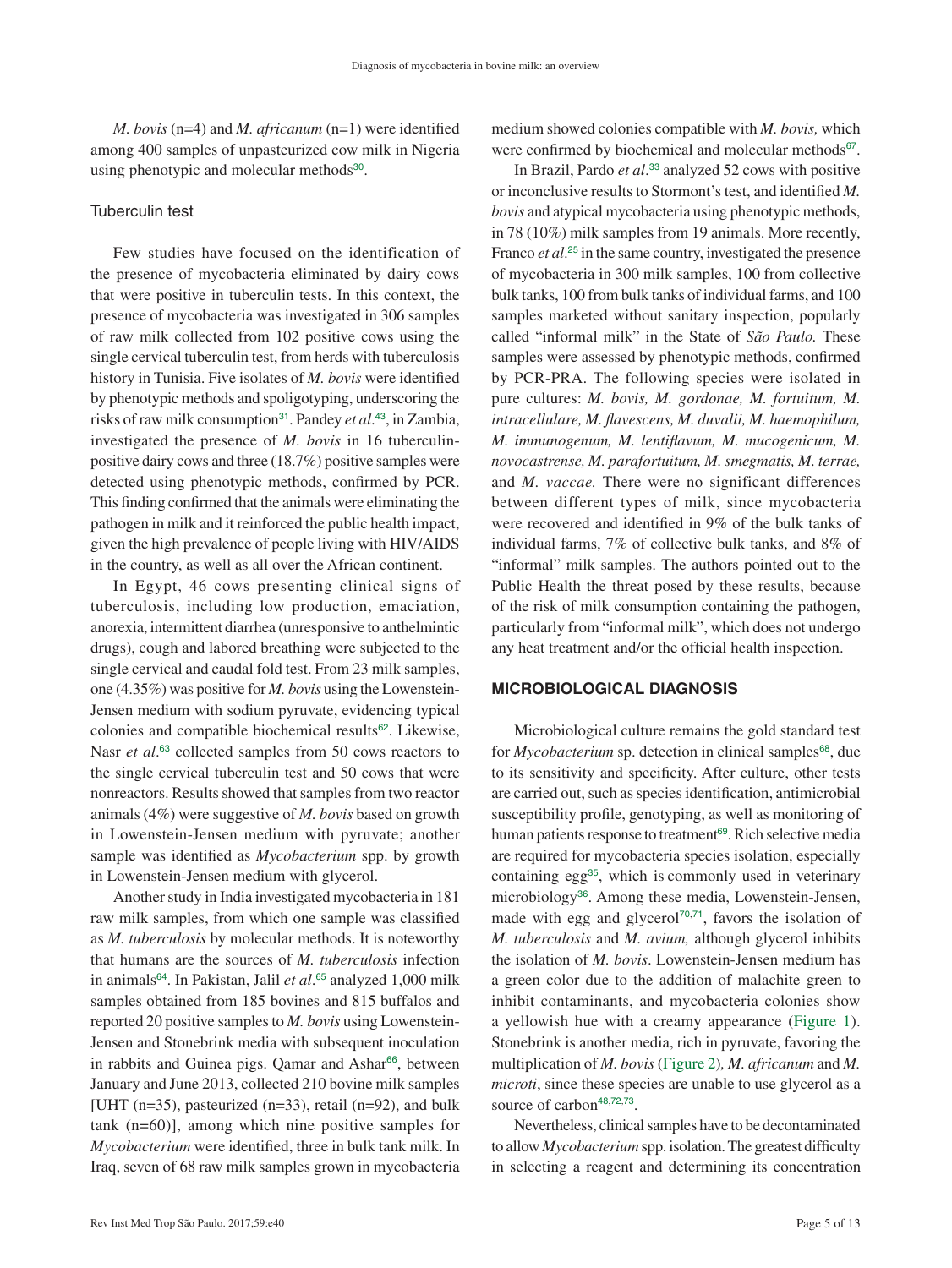<span id="page-5-0"></span>

**Figure 1** - Yellowish and creamy appearance of *M. avium*  [colonies in Lowenstein-Jensen medium after 20 days of](#page-4-0)  incubation.



**Figure 2** - Colonies of *M. bovis* [in Stonebrink media.](#page-4-1)

<span id="page-5-5"></span><span id="page-5-4"></span><span id="page-5-3"></span>to decontaminate a sample is the adverse effect that most substances have on mycobacteria*.* The ideal reagent should have minimal toxicity to the genus *Mycobacterium* but maximum toxicity to other contaminating microorganisms<sup>[74](#page-11-0)</sup>. The most commonly substances used are alkalis (8%) and acids (8%) (Petroff method) before microbiological culture[75](#page-11-0),[76](#page-11-0). The sample decontamination procedure consists of placing an aliquot of milk (about 8 mL), previously centrifuged at 7,280 g to concentrate the cells and fat, followed by the discard of serum, in a sodium hydroxide 8% (alkali) solution. The sample is homogenized by vortexing and incubated for 30 minutes at 37 ºC. Afterwards, sulfuric acid 8% is added to stabilize pH and, as a last step, the pellet (material resulting from the centrifugation) is washed two times to eliminate any sodium hydroxide or sulfuric acid residue[25](#page-10-0). Samples are grown under aerobic conditions at 37 °C and evaluated weekly for up to 90 days. Phenotypic diagnosis is classically based on isolation time, morphologic characteristics of the colonies and production of pigments in the presence or absence of light $77,78$  $77,78$  $77,78$ .

## <span id="page-5-6"></span>**MOLECULAR DIAGNOSIS**

The long time required in microbial isolation (starting

after six weeks) $^{27}$  $^{27}$  $^{27}$  and biochemical tests for mycobacteria phenotypical identification has stimulated the development of molecular techniques in the diagnosis of *Mycobacterium*  species from human and animal origin. The advent of new molecular techniques has enabled the investigation of epidemiological data, diagnosis of outbreaks, virulence aspects, clonal structure of the pathogen population and distribution of species from different geographic areas. It has also enabled the investigation of pathogen evolution, taxonomic reclassification, and identification of new species. These data can support control measures, prophylaxis, and/or treatment of human and animal disease<sup>[37](#page-10-0)-[40](#page-10-0),[79](#page-12-0)</sup>.

<span id="page-5-9"></span><span id="page-5-8"></span>*M. tuberculosis* complex species have genetic homology of 99.9% at nucleotide level and identical 16S rRNA sequences, which allows a certain adaptability of molecular techniques developed for the diagnosis. In this context, the genome of *M. tuberculosis* has more than 99.95% similarity with *M. bovis* genome. However, they have differences in virulence and host susceptibility<sup>[80](#page-12-0)</sup>. Despite the low incidence of mutations, there are diverse loci among species that have been targets in the development of molecular techniques to be used in the diagnosis of the pathogen in different clinical specimens, leading to the recognition of new species and changes in mycobacterium taxonomy<sup>[37](#page-10-0)</sup>.

<span id="page-5-1"></span>Within the approaches used in molecular diagnosis, there are different techniques that can be applied to mycobacteria diagnosis with variable sensitivity and specificity. [Table 2](#page-6-0) shows studies around the world involving different methods of mycobacterial diagnosis in bovine milk samples, presented in chronological order, and [Table 3](#page-7-0) lists the non-tuberculous mycobacteria that have been identified in bovine milk.

#### <span id="page-5-2"></span>Polymerase Chain Reaction (PCR)

Polymerase chain reaction (PCR) is a popular molecular biology technique in which DNA is replicated enzymatically without necessarily using a living organism, such as bacteria or yeasts. This technique enables the extensive amplification of a small amount of the DNA molecule in an exponential manner<sup>[81](#page-12-0)</sup>.

<span id="page-5-11"></span><span id="page-5-10"></span><span id="page-5-7"></span>DNA amplification via PCR techniques have become tools for epidemiological studies of bovine tuberculosis transmission, and have given prominence to a modern research field. The agility and speed in detecting mycobacteria can be decisive in the choice of these methods, which discriminate species and different isolates of the same species at the DNA level $82$ . For example, a conventional PCR technique is used aiming at the amplification of a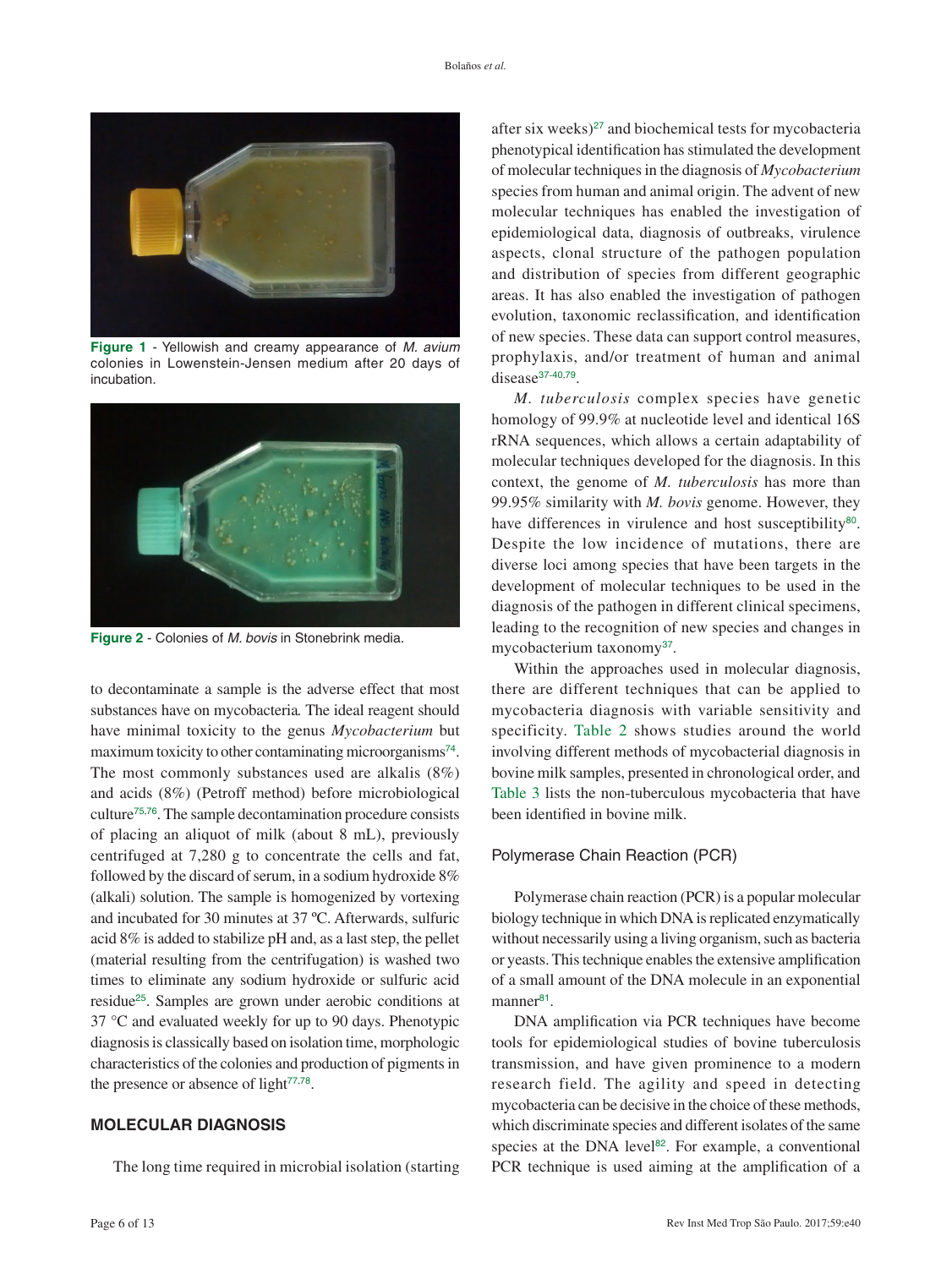| $\frac{2}{2}$<br>i                                                              |
|---------------------------------------------------------------------------------|
|                                                                                 |
| ミクス こうこう こうりょう こうこう<br>)<br>5<br>5<br>5                                         |
| こりこうせつ りょうりょうきょう きょこうこうこう                                                       |
| $\vdots$<br>D.<br>.<br>.                                                        |
| ist ct ct                                                                       |
|                                                                                 |
| ֧֪֪֪֪֪֪֪֪֪֪֪֪֪֛֪֪֪֪֞֝֝֜֝֜֟֝֬֝֓֟֓֝֬֝֓֝֝֝֝֝֝֝֝֝֓֟֓֟֓֟֓֟֓֟֓֟֓֟֓֟֓֝֓֝֓֝֓֝֓֝֓֝֓֝֓֝֓֝ |
| <br> <br> <br>                                                                  |

<span id="page-6-0"></span>

| Reference                        | 29             | 33                       | 65             | 87                       | 86             | 32             | 8           | 57             | $\overline{5}$                | $\overline{6}$           | 34            | 89                       | 89             | 98      | 88            | 90             | 8      | 100                      | $\overline{a}$ | PCR: Polymerase Chain Reaction, M-PCR: Multiplex Polymerase Chain Reaction, PCR-RFLP: Restriction Fragment Length Polymorphism, N-PCR: Nested Polymerase Chain                  |
|----------------------------------|----------------|--------------------------|----------------|--------------------------|----------------|----------------|-------------|----------------|-------------------------------|--------------------------|---------------|--------------------------|----------------|---------|---------------|----------------|--------|--------------------------|----------------|---------------------------------------------------------------------------------------------------------------------------------------------------------------------------------|
| Country                          | Tanzania       | Brazil                   | Pakistan       | <b>Brazil</b>            | India          | Turkey         | Egypt       | Iraq           | Tunisia                       | Turkey                   | <b>Zambia</b> | Egypt                    | Pakistan       | Israel  | <b>Brazil</b> | Iraq           | Brazil | <b>Brazil</b>            | India          |                                                                                                                                                                                 |
| tuberculosis<br>Σ,               |                |                          |                |                          | $\frac{1}{2}$  |                |             |                |                               |                          |               |                          |                |         |               |                |        |                          | 4              |                                                                                                                                                                                 |
| M. bovis                         | N              | $\overline{\phantom{0}}$ | 20             | $\overline{\phantom{0}}$ | $\overline{c}$ | $\circ$        |             | $\sim$         | Б                             | $\overline{\phantom{0}}$ | က             | 2                        |                | $\circ$ | $\circ$       | $\overline{C}$ | 75     | $\overline{\phantom{0}}$ |                |                                                                                                                                                                                 |
| MLN                              | 27             | S                        |                | $\overline{C}$           |                | $\frac{5}{1}$  | $\circ$     |                | ဖ                             | $\overline{+}$           | $\circ$       | $\overline{\phantom{0}}$ | ო              |         | $\frac{1}{2}$ |                |        | 4                        |                |                                                                                                                                                                                 |
| Staining<br>method               | $\overline{z}$ | $\overline{2}$           | $\overline{z}$ |                          |                | $\overline{2}$ |             | $\overline{2}$ | $\overline{z}$                | $\overline{2}$           |               | $\overline{2}$           | $\overline{z}$ |         |               | ZN             |        |                          | ZN; Auramin    |                                                                                                                                                                                 |
| Serology                         |                |                          |                |                          |                |                | ELISA       |                |                               |                          |               | ELISA                    |                |         |               |                |        |                          |                |                                                                                                                                                                                 |
| Molecular<br>assay               | M-PCR          |                          |                | PCR-RFLP                 | N-PCR          | PCR-PRA        |             | PCR            | Spoligotyping;<br><b>VNTR</b> | PCR                      | M-PCR; LAMP   |                          |                | PCR     |               | PCR            | PCR    | M-PCR                    | PCR; M-PCR     | CSIT: Single Cervical Intradermal Test, CFSIT: Single Caudal Fold Intradermal Test, SICCT: Single Intradermal Cervical Comparative Test, LJ: Löwenstein-Jensen, ST: Stonebrink, |
| Culture<br>media                 | LJ; ST         | LJ; ST                   | 19             | LJ; ST                   | LJ; ST         | $\Box$         | 55          | LJ; ST         | LJ; Coletsos                  | $\Box$                   | LJ; ST        | LJ; ST                   | LJ; ST         |         |               |                | LJ; ST |                          | LJ; ST         |                                                                                                                                                                                 |
| tuberculin<br>Type<br>test       | Non-related    | Stormont                 |                | Non-related              | CSIT           | Non-related    | CSIT; CFSIT |                | CSIT                          |                          | SICCT         | CSIT                     |                |         | Non-related   |                | SICCT  | CSIT                     |                |                                                                                                                                                                                 |
| of positive<br>Number<br>animals |                |                          | 73             |                          | 57             |                |             |                |                               |                          | 21            | 50                       |                |         |               |                | 150    | 34                       |                |                                                                                                                                                                                 |
| of samples<br>Number             |                | 780                      |                |                          | 753            |                |             | 68             | 306                           | 145                      | $\frac{6}{1}$ | 100                      | 80             | 150     |               | 82             | 150    | SO                       | $\frac{18}{1}$ |                                                                                                                                                                                 |
| of animals<br>Number             | 805            | 52                       | 1000           | $\overline{78}$          | 144            | 35             | 23          |                | 102                           |                          | 1.025         | 100                      |                | 104     | 32            |                | 150    | 50                       |                |                                                                                                                                                                                 |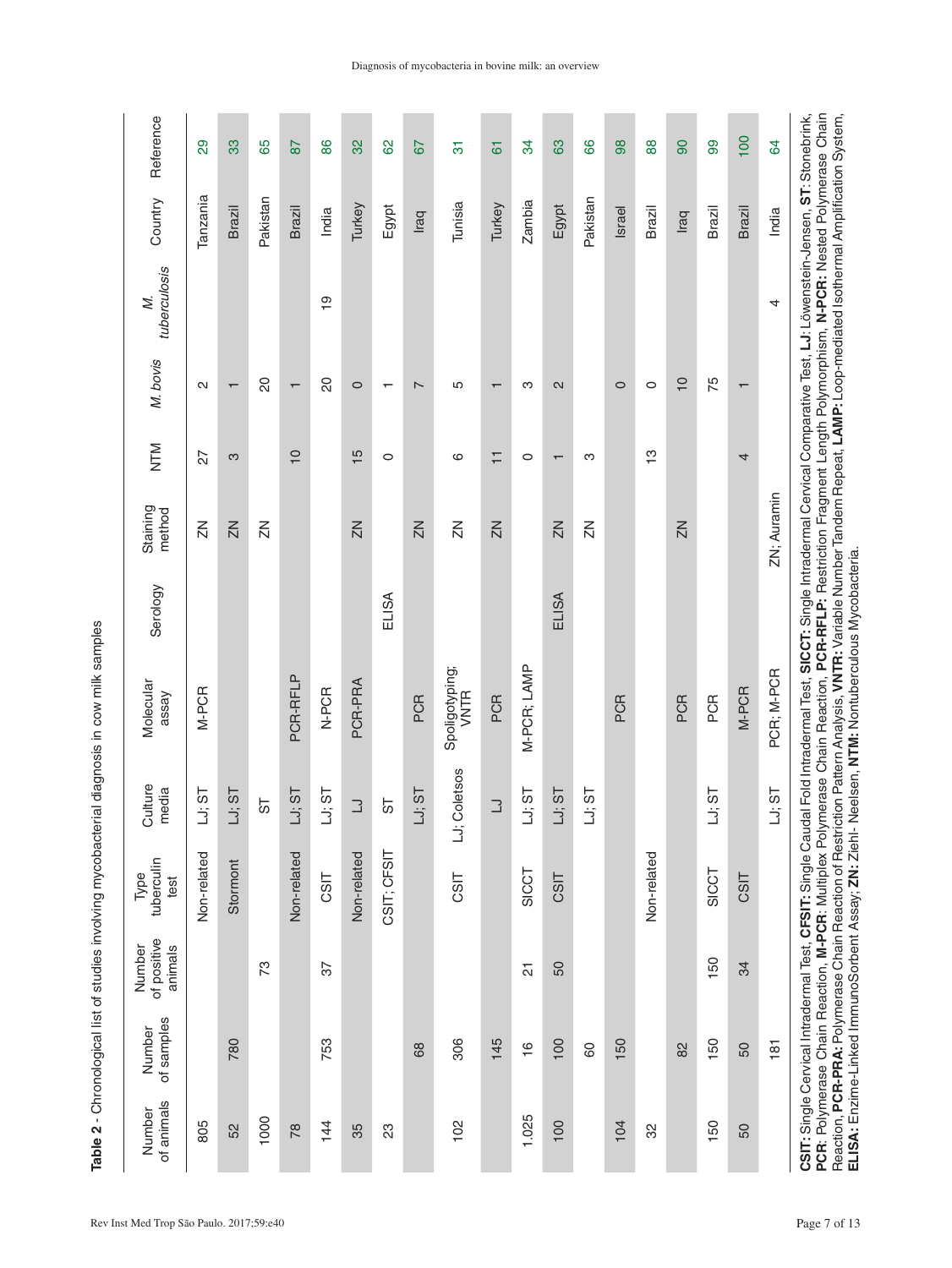| Total number of isolates | M. terrae      | M. peregrinum  | M. smegmatis   | M. Kansasii               | M. flavescens | M. neoaurum  | M. scrofulaceum | M. fortuitum   | M. nonchromogenicum | M. gordonae  | M. marinum | M. agri      | M. haemophilum | M. genavense | M. simiae    | M. szulgai   | M. avium | M. paratuberculosis | Reference |
|--------------------------|----------------|----------------|----------------|---------------------------|---------------|--------------|-----------------|----------------|---------------------|--------------|------------|--------------|----------------|--------------|--------------|--------------|----------|---------------------|-----------|
| 17                       |                | $\overline{c}$ | 3              | $\mathbf{1}$              | $\mathsf 3$   | $\mathbf{1}$ | 1               | $\mathbf{1}$   | 5                   |              |            |              |                |              |              |              |          |                     | 88        |
| 27                       | $\overline{7}$ |                | $\overline{4}$ |                           | 13            |              |                 | $\overline{c}$ |                     | $\mathbf{1}$ |            |              |                |              |              |              |          |                     | 29        |
| $\,6\,$                  |                |                |                |                           | $\mathbf{1}$  |              |                 |                |                     |              |            |              |                |              |              |              |          |                     | 31        |
| 15                       | 6              |                |                | $\ensuremath{\mathsf{3}}$ |               |              |                 |                |                     |              |            | $\mathbf{3}$ | $\mathbf{1}$   |              |              |              |          |                     | 32        |
| 10                       |                |                |                |                           |               |              |                 | 4              |                     | $\mathbf 5$  | 1          |              |                |              |              |              |          |                     | 87        |
| 11                       |                |                |                |                           |               |              |                 | $\mathbf{1}$   |                     |              |            |              |                | 6            | $\mathbf{2}$ | $\mathbf{2}$ |          |                     | 61        |
| $\mathbf{3}$             |                |                |                |                           |               |              |                 | $\overline{c}$ |                     |              |            |              |                |              |              |              | 1        |                     | 33        |
| 265                      |                |                |                |                           |               |              |                 |                |                     |              |            |              |                |              |              |              |          | 80                  | 102       |
| $70\,$                   |                |                |                |                           |               |              |                 |                |                     |              |            |              |                |              |              |              |          | 2                   | 103       |
| 220                      |                |                |                |                           |               |              |                 |                |                     |              |            |              |                |              |              |              |          | 63                  | 104       |

<span id="page-7-0"></span>**Table 3** [- Nontuberculous mycobacteria detected in milk samples by molecular and microbiological methods](#page-5-2)

500-base pair fragment of the RvD1-Rv2031c region, found only in *M. bovis* strains<sup>[83](#page-12-0),[84](#page-12-0)</sup>.

#### Nested Polymerase Chain Reaction (Nested PCR)

Nested Polymerase Chain reaction is a modification of PCR with the purpose of reducing the binding of non-specific products due to non-expected amplification of primer binding sites. It runs with two sets of primer pairs used in two continuous PCRs. The second run targets the final product $81$ .

In Egypt, the Nested PCR technique was used to investigate *M. bovis* in cattle and buffalo milk samples of animals that were positive  $(n=190)$  and negative  $(n=225)$ to the tuberculin skin test and in commercial milk samples (n=95). In that study, *Mycobacterium* was detected in 33 samples (6.35%), 22 belonging to the *M. tuberculosis* complex, whereas the Ziehl-Neelsen microscopic evaluation indicated the presence of BAAR in 23 samples, 14 positive samples in bacteriological culture, and 12 positive samples in mice inoculation<sup>[85](#page-12-0)</sup>. In the same study, PCR was used to diagnose *M. bovis*, and 16 positive samples were obtained. Nested PCR performed better in terms of sensitivity and specificity, because it was able to identify a greater number of samples compared to traditional techniques, including conventional PCR<sup>[85](#page-12-0)</sup>. In India<sup>[86](#page-12-0)</sup>, the same technique was used to detected *M. tuberculosis* and *M. bovis* in different types of samples, including raw milk from cattle positive to the tuberculin test. The results on the correlation of the association of the standard technique (bacterial culture)

<span id="page-7-2"></span><span id="page-7-1"></span>with Nested PCR indicated a higher sensitivity (97.3%) compared to the cultures of the standard method (29.7%), but specificity was higher for culture (77.5%).

#### Multiplex Polymerase Chain Reaction (Mutiplex PCR)

Multiplex is a kind of PCR that uses several primer sets and amplifies many regions simultaneously. Bhanurekha *et al*. [64](#page-11-0) used Multiplex PCR for the differentiation of *M. tuberculosis* and *M. bovis* in 181 raw milk samples from small farms to monitor the presence of zoonotic tuberculosis, identifying four positive samples for *M. tuberculosis* (n=3) and *M. bovis* (n=1).

## Polymerase Chain Reaction with Pattern Restriction Analysis (PCR-PRA)

PCR-PRA is based on the segregation of DNA sections by restriction endonucleases, generating fragments used in the classification of mycobacteria species. This method has focused in the nucleotide sequence[79](#page-12-0) of locus *hsp65*.

<span id="page-7-6"></span><span id="page-7-5"></span><span id="page-7-4"></span><span id="page-7-3"></span>Particularly in Brazil, raw bovine milk and pasteurized milk were screened for the presence of mycobacteria by PCR-PRA[87](#page-12-0),[88](#page-12-0). The following species were reported: *M. nonchromogenicum, M. peregrinum, M. smegmatis, M. fortuitum, M. marinum,* and *M kansasii. M. bovis* was identified only in one raw milk sample<sup>[88](#page-12-0)</sup>. Although most mycobacteria do not belong to the *M. tuberculosis* complex, it is important to identify failures in the process of milk pasteurization that pose risks to humans.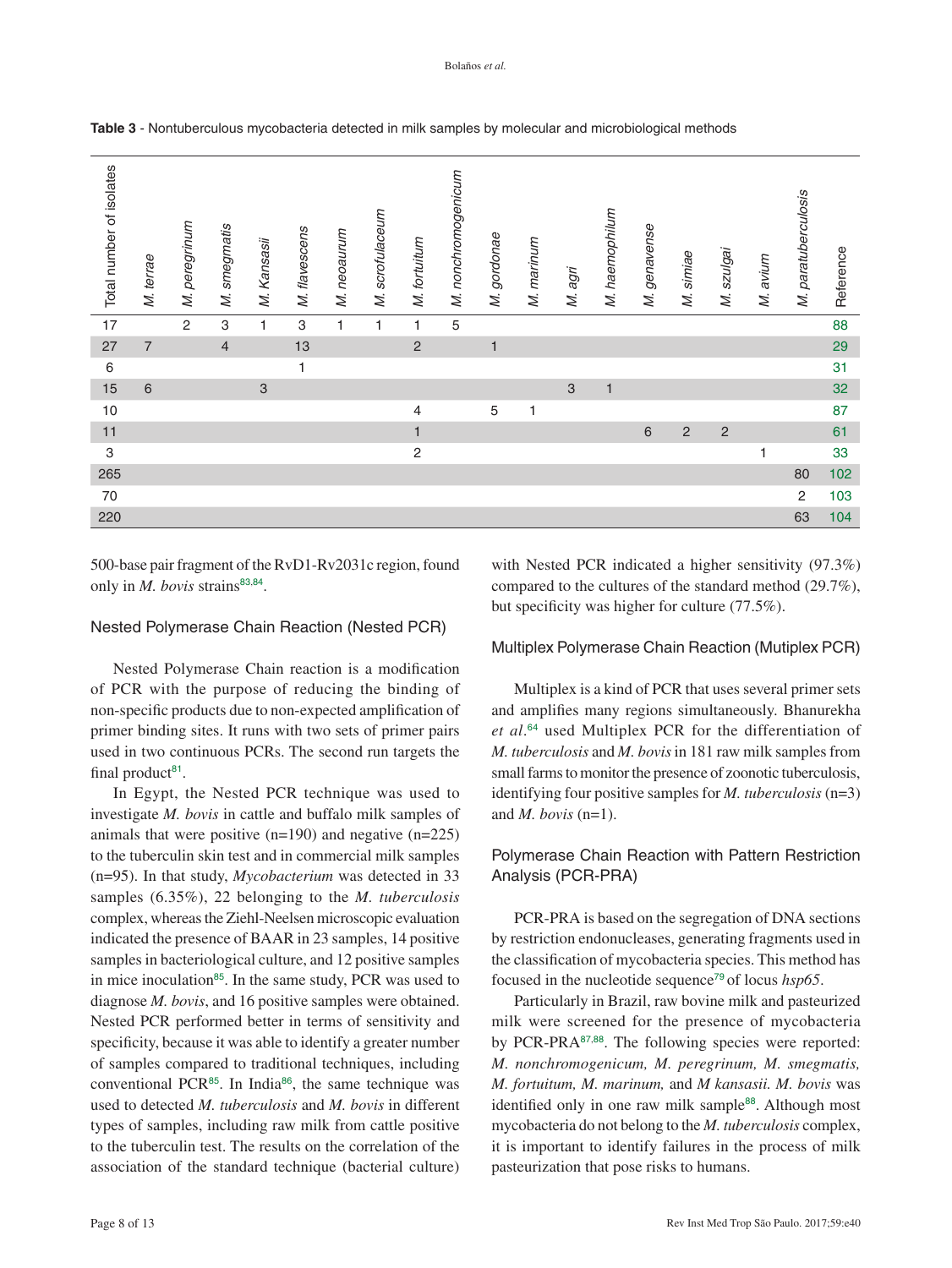Restriction Fragment Length Polymorphism IS6110 (RFLP IS6110)

The insertion sequence IS6110 is considered specific to the members of the *M. tuberculosis* complex and the difference in location and number of copies of the insertion sequence is a source of polymorphism between isolates<sup>[80](#page-12-0)</sup>. That polymorphism is detected by RFLP.

<span id="page-8-0"></span>Vitale *et al*. [89](#page-12-0), in Italy, evaluated the possible application of PCR IS6110 (specific technique for the detection of *M. tuberculosis* complex) in the diagnosis of bovine tuberculosis. Milk, nasal swabs, and lymph nodes aspirates were sampled from animals subjected to skin test (n=100), and lymph nodes and lungs were sampled in animals with positive results (n=60). From the results of the analyses of all milk samples (n=54), 47 (87%) were positive in PCR. The sensitivity and specificity was 100% when compared with tissue samples. Other authors have also used IS6110 PCR in the diagnosis of bovine tuberculosis $90$ .

<span id="page-8-1"></span>A study carried out in Argentina by Zumárraga *et al*. [91](#page-12-0), searching for the presence of *M. bovis* in bulk milk from 117 tuberculosis-free certified farms and 80 non-certified farms using IS6110 PCR milk technique, found that 67 (38%) samples from certified-free herds were positive for *M. bovis,* and 35 (44%) samples from uncertified herds were positive for *M. bovis.* The study also compared the results of tuberculin tests in terms of sensitivity. It was found that in certified-free herds, 67 samples were positive in PCR IS6110 and only three were positive in the tuberculin test, while in uncertified farms, 17 of the 35 positive samples were negative in the tuberculin test. The authors attributed these results to the slaughtering of animals that were positive in the tuberculin test, before the official inspection could be able to issue the certificates on disease-free status.

## **GENETIC FINGERPRINTING**

## Spacer Oligonucleotide typing (Spoligotyping)

Typing of mycobacteria species can be performed by spoligotyping, which is based on DNA amplification of direct repeat (DR) loci, found only in the genome of the *M. tuberculosis* complex. The DR regions are repeated, with two types of continuous identical sequences (DR sequences) and different sequences (spacers). Polymorphism of mycobacteria is evaluated by the presence or absence of spacers at each locus, as well as by the number of DR regions in the isolates. The advantage of this technique is its speed, reliability, and species differentiation of *M. tuberculosis* and *M. bovis*. It also enables the molecular study of spoligotypes geographical dispersion<sup>[80](#page-12-0),[82](#page-12-0)</sup>.

# Variable number tandem repeat (VNTR) and mycobacterial interspersed repetitive units (MIRU) typing

Tandem repeats are allelic variations that occur as repetitions of sequences of nucleotides found in intergenic regions of the genome. These repeated sequences are known in eukaryotic cells. The hyper variability of these repetitions in human and animal cells generate the Variable number tandem repeat (VNTR). In the diagnosis of mycobacterial isolates, the polymorphism may be analyzed by repetitions of sequences of nucleotides, or even variation in the number of repeating units<sup>[39](#page-10-0),[40](#page-10-0)</sup>. The identification of 24 VNTR loci of *M. tuberculosis* genome received the name Mycobacterial Interspersed Repetitive Units (MIRU)<sup>[92](#page-12-0)</sup>, and it has been used as a molecular marker for diagnosis of mycobacterial infections. Identification and classification by MIRU-VNTR method has proven to be fast, sensitive and affordable, particularly for isolated mycobacteria<sup>[93](#page-12-0)</sup>.

<span id="page-8-4"></span><span id="page-8-3"></span><span id="page-8-2"></span>Spoligotyping and MIRU-VNTR were carried out in Tunisia by Kahla *et al*. [31](#page-10-0) in milk samples (n=306) of cows (n=102), positive to the single cervical intradermal tuberculin test and with or without clinical signs of tuberculosis and mastitis. From 102 cows, five were positive to *M. bovis*. Spoligotyping and VNTR revealed the heterogeneity of the isolates, because the first technique determined three types, and the second one identified four *M. bovis* profiles*.*

## DNA sequencing

DNA sequencing is the process of determining the precise order of nucleotides within a DNA molecule. It includes any method or technology that is used to determine the order of the four bases (adenine, guanine, cytosine and thymine) in a strand of DNA. The advent of rapid DNA sequencing methods has greatly accelerated biological and medical research and discovery. The knowledge of DNA sequences has become indispensable to basic biological research and to numerous applied fields, such as medical diagnosis, biotechnology, forensic biology, virology, and biological taxonomy. The high speed of sequencing achieved with modern DNA sequencing technology has been critical in the knowledge of complete DNA sequences, or genomes of numerous types and species, including the human genome and other complete DNA sequences of many animal, plant, and microbial species<sup>[94](#page-12-0)</sup>.

<span id="page-8-7"></span><span id="page-8-6"></span><span id="page-8-5"></span>Although some authors have applied DNA sequencing to classify *Mycobacterium* species based on the *hsp*65 gene[95](#page-12-0)-[97](#page-12-0), to date there is no evidence on the application of DNA sequencing for the diagnosis of *Mycobacterium* spp. in bovine milk.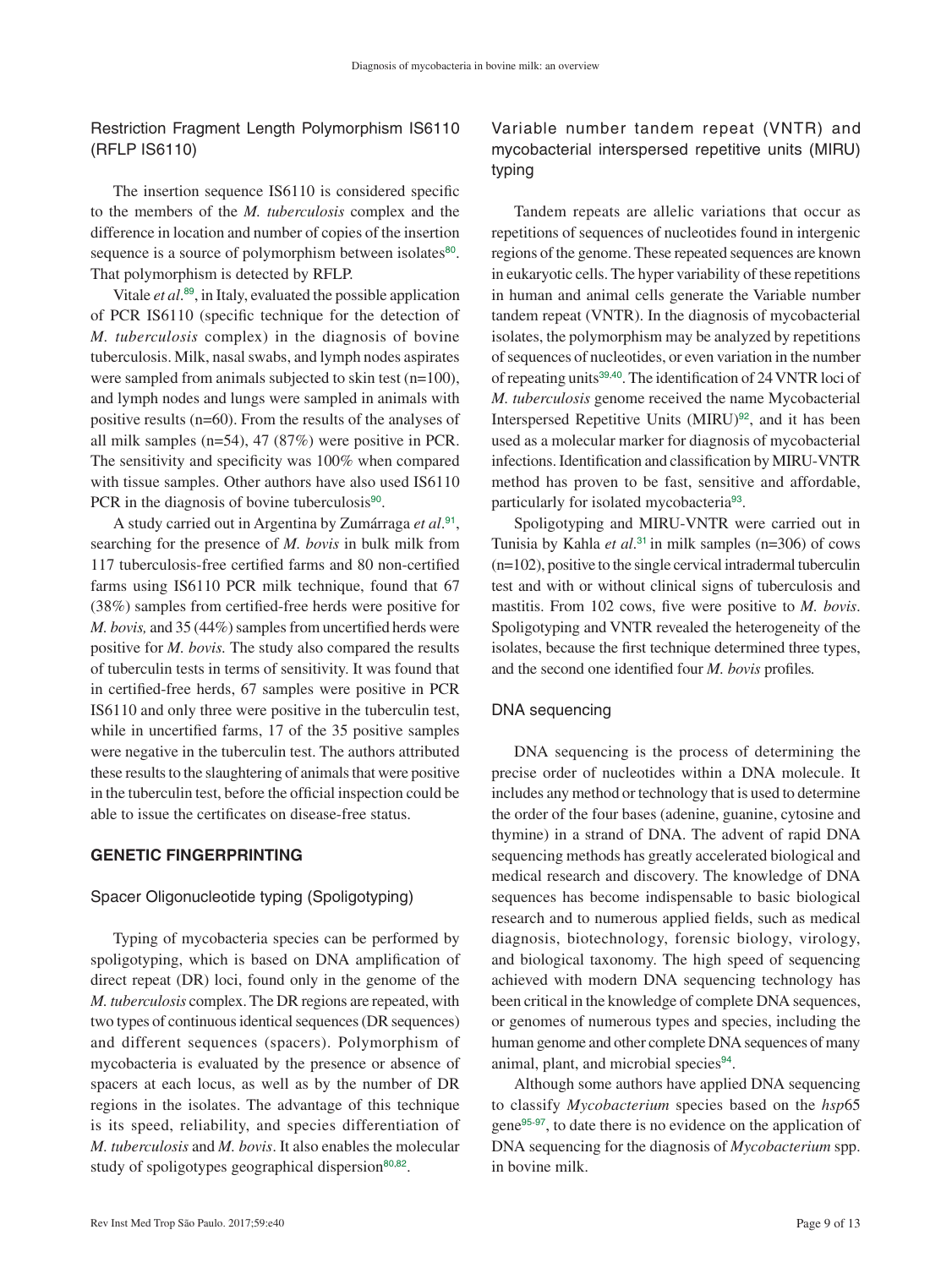<span id="page-9-0"></span>Although there is a diversity of molecular methods for mycobacteria diagnosis, sequence analysis has been the most used method in clinical laboratories. The identification of specific signs in variable regions of highly conserved genes has simplified PCR protocols and the analysis of amplified products<sup>[97](#page-12-0)-[102](#page-12-0)</sup>. For NTM diagnosis, the *hsp*65 gene is the most widely target used to classify this group of mycobacteria. When the target is *M. bovis* or *M. tuberculosis,* the MIRU-VNTR is a highly discriminatory method and an important tool in epidemiological research<sup>[39](#page-10-0)</sup>.

# **THE** *MYCOBACTERIUM BOVIS* **PUBLIC HEALTH RISK**

<span id="page-9-3"></span><span id="page-9-2"></span>Despite the fact that *M. bovis* is not the major cause of human tuberculosis, human infection by this species of mycobacteria has been increasingly reported. Humans become infected mainly by consumption of raw milk from infected cows<sup>[103](#page-12-0)</sup>. In 2015, 149,000 cases of zoonotic TB occurred worldwide, with a global mortality rate of 13,400 cases<sup>[104](#page-12-0)</sup>. Particularly in Brazil, despite the existence of a national eradication plan, milk is still marketed without sanitary inspection, which is a threat to public health<sup>[21](#page-10-0)</sup>. Furthermore, there is a need to strengthen the surveillance of zoonotic TB in this country for better knowledge on the impact of the disease in dairy animals<sup>[104](#page-12-0)</sup>.

#### **CONCLUSIONS**

Despite advances and control programs, tuberculosis remains as a major human and animal health threat. In Brazil, bovine tuberculosis is still a major infectious disease. Due to implications on public health and negative effects on milk production chain, demands on the research of bovine tuberculosis and other infections caused by mycobacteria have been increasing. The development and application of methods and more efficient techniques are critical tools in the diagnosis of the disease to determine control measures and effective eradication.

## **REFERENCES**

- 1. [Portaels F. Epidemiology of mycobacterial diseases. Clin](#page-0-0)  [Dermatol. 1995;13:207-22.](#page-0-0)
- 2. [Rastogi N, Legrand E, Sola C. The mycobacteria: an introduction](#page-0-1)  [to nomenclature and pathogenesis. Rev Sci Tech. 2001;20:21-](#page-0-1) [54.](#page-0-1)
- 3. [Stanford J, Stanford C. Mycobacteria and their world. Int J](#page-0-1)  [Mycobacteriol. 2012;1:3-12.](#page-0-1)
- 4. [Alexander KA, Laver PN, Michael AL, Williams M, van](#page-0-2)  [Helden PD, Warren RM, et al. Novel Mycobacterium](#page-0-2)

[tuberculosis complex pathogen, M. mungi. Emerg Infect Dis.](#page-0-2)  [2010;16:1296-9.](#page-0-2)

- 5. [van Ingen J, Rahim Z, Mulder A, Boeree MJ, Simeone R,](#page-0-3)  [Brosch R, et al. Characterization of Mycobacterium orygis](#page-0-3)  [as M. tuberculosis complex subspecies. Emerg Infect Dis.](#page-0-3)  [2012;18:653-5.](#page-0-3)
- <span id="page-9-1"></span>6. [Dippenaar A, Parsons SD, Sampson SL, van der Merwe RG,](#page-0-3)  [Drewe JA, Abdallah AM, et al. Whole genome sequence](#page-0-3)  [analysis of Mycobacterium suricattae. Tuberculosis \(Edinb\).](#page-0-3)  [2015;95:682-8.](#page-0-3)
- 7. [Songer JG, Post KW. Veterinary microbiology: bacterial and](#page-1-0)  [fungal agents of animal disease. St. Louis: Elsevier Saunders;](#page-1-0)  [2005.](#page-1-0)
- 8. [Ben Salah I, Adékambi T, Raoult D, Drancourt M. rpoB](#page-1-1)  [sequence-based identification of Mycobacterium avium](#page-1-1)  [complex species. Microbiology. 2008; 54\(Pt 12\):3715-23.](#page-1-1)
- 9. [Quinn PJ, Markey BK, Leonard FC, Fitzpatrick ES, Fanning S,](#page-1-1)  [Hartigan PJ. Veterinary microbiology and microbial disease.](#page-1-1)  [2nd ed. Oxford: Wiley-Blackwell; 2011.](#page-1-1)
- 10. [Fitzgerald JR, Musser JM. Evolutionary genomics of pathogenic](#page-1-1)  [bacteria. Trends Microbiol. 2001;9:547-53.](#page-1-1)
- 11. [Acha PN, Szyfres B. Zoonosis y enfermidades transmissibles](#page-1-2)  [comunes al hombre y los animales. 3rd ed. Washington:](#page-1-2)  [Organización Panamericana de la Salud; 2001.](#page-1-2)
- 12. [Verma AK, Tiwari R, Chakraborty S, Neha, Saminathan M,](#page-1-3)  [Dhama K, et al. Insights into bovine tuberculosis \(bTB\),](#page-1-3)  [various approaches for its diagnosis, control and its](#page-1-3)  [public health concerns: an update. Asian J Anim Vet Adv.](#page-1-3)  [2014;9:323-44.](#page-1-3)
- 13. [Holloway KL, Henneberg RJ, de Barros Lopes M, Henneberg](#page-1-4)  [M. Evolution of human tuberculosis: a systematic review](#page-1-4)  [and meta-analysis of paleopathological evidence. Homo.](#page-1-4)  [2011;62:402-58.](#page-1-4)
- 15. [Ashford DA, Whitney E, Raghunathan P, Cosivi O. Epidemiology](#page-1-5)  [of selected mycobacteria that infect humans and other](#page-1-5)  [animals. Rev Sci Tech. 2001;20:325-37.](#page-1-5)
- 16. [Brasil. Ministério da Saúde. Portal da Saúde: Tuberculose. \[cited](#page-1-6)  [2017 Jan 16\] Available from:](#page-1-6) [http://portalsaude.saude.gov.br/](http://portalsaude.saude.gov.br/index.php?option=com_content&view=article&id=11045&Itemid=674) [index.php?option=com\\_content&view=article&id=11045&](http://portalsaude.saude.gov.br/index.php?option=com_content&view=article&id=11045&Itemid=674) [Itemid=674](http://portalsaude.saude.gov.br/index.php?option=com_content&view=article&id=11045&Itemid=674)
- 17. [Gentry CA. Atypical mycobacteria. In: Pharmacotherapy Self-](#page-1-7)Assessment Program. 5<sup>th</sup> ed. Lexena: American College of [Clinical Pharmacy; 2008.](#page-1-7)
- 18. [Wagner D, Young LS. Nontuberculous mycobacterial infections:](#page-1-8)  [a clinical review. Infection. 2004; 32:257–70.](#page-1-8)
- 19. [Dailloux M, Laurain C, Weber M, Hartemann P. Water and](#page-1-9)  [nontuberculous mycobacteria. Water Res. 1999;33:2219-28.](#page-1-9)
- 20. [Motta RG, Silva AV, Giuffrida R, Siqueira AK, Paes AC, Motta](#page-1-10)  [IG, et al. Indicadores de qualidade e composição de leite](#page-1-10)  [informal comercializado na região sudeste do Estado de São](#page-1-10)  [Paulo. Pesq Vet Bras. 2015;35:417-23](#page-1-10)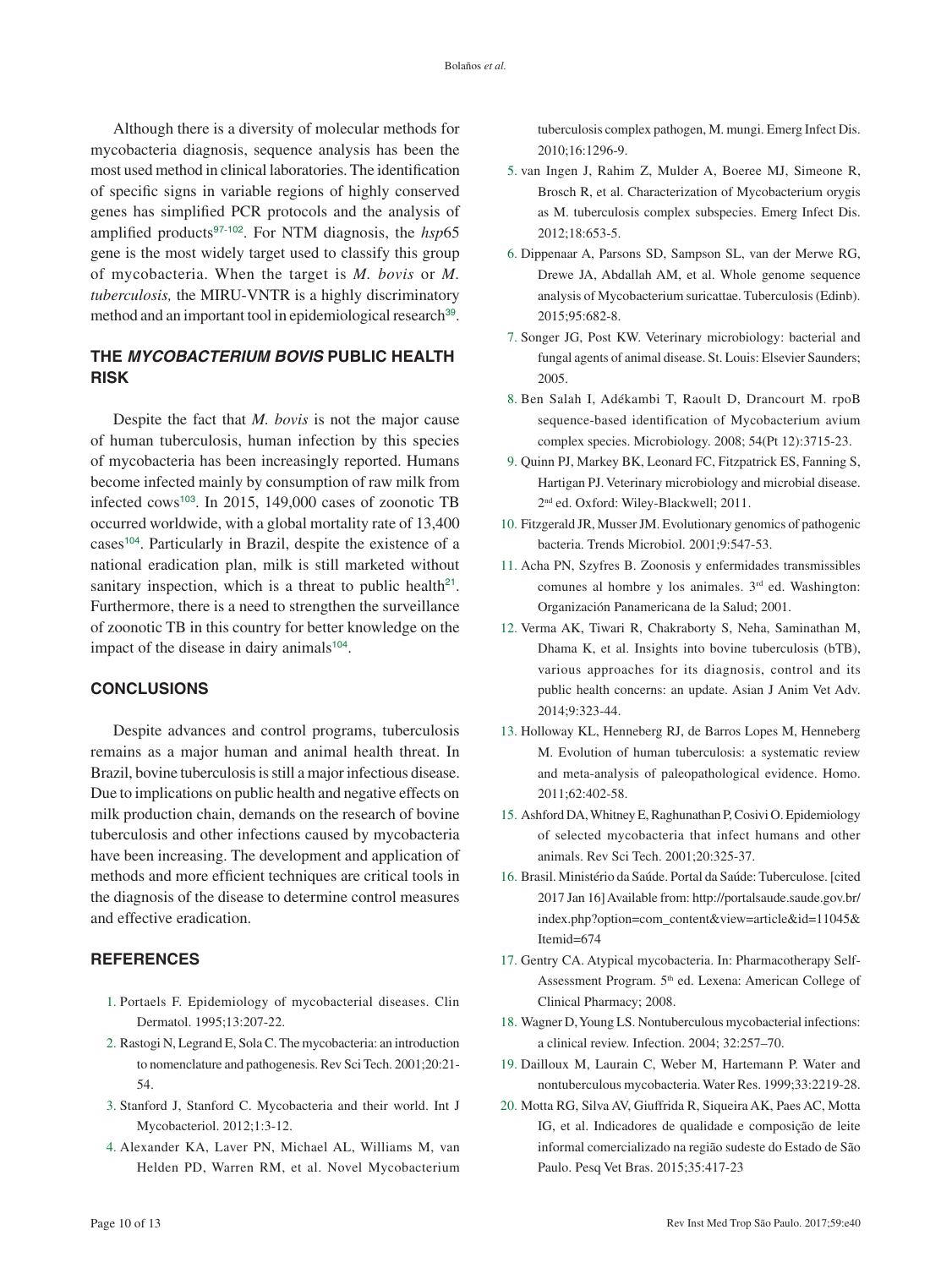- <span id="page-10-0"></span>21. [Abrahão RM. Tuberculose humana causada pelo Mycobacterium](#page-1-11)  [bovis: considerações gerais e a importância dos reservatórios](#page-1-11)  [animais. Arch Vet Scienc. 1999;4:5-15.](#page-1-11)
- 22. [de la Rua-Domenech R. Human Mycobacterium bovis infection](#page-1-12)  [in the United Kingdom: incidence, risks, control measures,](#page-1-12)  [and review of the zoonotic aspects of bovine tuberculosis.](#page-1-12)  [Tuberculosis \(Edinb\). 2006;86:77-109.](#page-1-12)
- 23. [Centers for Disease Control and Prevention. Mycobacterium](#page-1-13)  [bovis \(bovine tuberculosis\) in humans. Atlanta: CDC; 2012.](#page-1-13)  [\[cited 2016 Jul 03\]. Available from:](#page-1-13) [http://www.cdc.gov/tb/](http://www.cdc.gov/tb/publications/factsheets/general/mbovis.htm) [publications/factsheets/general/mbovis.htm](http://www.cdc.gov/tb/publications/factsheets/general/mbovis.htm)
- 24. [Instituto Brasileiro de Geografia e Estat](#page-1-14)*í*stica. Produção da [pecuária municipal 2014. Rio de Janeiro: IBGE; 2014.](#page-1-14)
- 25. [Franco MM, Paes AC, Ribeiro MG, Pantoja JC, Santos AC,](#page-1-15)  [Miyata M, et al. Occurrence of mycobacteria in bovine milk](#page-1-15)  [samples from both individual and collective bulk tanks at](#page-1-15)  [farms and informal markets in the southeast region of Sao](#page-1-15)  [Paulo, Brazil. BMC Vet Res. 2013;9:85.](#page-1-15)
- 26. [Brasil. Ministério da Agricultura, Pecuária e Abastecimento.](#page-1-16)  [Programa nacional de controle e erradicação da brucelose e](#page-1-16)  [da tuberculose animal \(PNCEBT\): manual técnico. Brasília:](#page-1-16)  [Ministério da Agricultura, Pecuária e Abastecimento; 2006.](#page-1-16)
- 27. [Paes AC. Tuberculose bovina. In: Pires AV, editor. Bovinocultura](#page-1-17)  [de corte. Piracicaba: FEALQ; 2010. p.993-1015.](#page-1-17)
- 28. [Brasil. Ministério da Agricultura, Pecuária e Abastecimento.](#page-1-18)  [Instrução normativa nº 62, de 29 de dezembro de 2011.](#page-1-18)  [Aprova o Regulamento Técnico de Produção, Identidade](#page-1-18)  [e Qualidade do Leite tipo A, o Regulamento Técnico](#page-1-18)  [de Identidade e Qualidade de Leite Cru Refrigerado, o](#page-1-18)  [Regulamento Técnico de Identidade e Qualidade de Leite](#page-1-18)  [Pasteurizado e o Regulamento Técnico da Coleta de Leite](#page-1-18)  [Cru Refrigerado e seu Transporte a Granel. Diário Oficial](#page-1-18)  [da União, Brasília, 30 dez 2011. Seção 1.](#page-1-18)
- 29. [Kazwala RR, Daborn CJ, Kusiluka LJ, Jiwa SF, Sharp JM,](#page-1-19)  [Kambarage DM. Isolation of Mycobacterium species from](#page-1-19)  [raw milk of pastoral cattle of the southern highlands of](#page-1-19)  [Tanzania. Trop Anim Health Prod. 1998;30:233-9.](#page-1-19)
- 30. [Cadmus SI, Yakubu MK, Magaji AA, Jenkins AO, van Soolingen](#page-1-20)  [D. Mycobacterium bovis, but also M. africanum present in](#page-1-20)  [raw milk of pastoral cattle in north-central Nigeria. Trop](#page-1-20)  [Anim Health Prod. 2010;42:1047-8.](#page-1-20)
- 31. [Ben IK, Boschiroli ML, Souissi F, Cherif N, Benzarti M,](#page-1-21)  [Boukadida J, et al. Isolation and molecular characterization](#page-1-21)  [of Mycobacterium bovis from raw milk in Tunisia. Afr Health](#page-1-21)  [Sci. 2011;11 Suppl 1:S2-5.](#page-1-21)
- 32. [Konuk M, Korcan E, Dulgerbaki S, Altindis M. Isolation and](#page-1-22)  [identification of Mycobacteria from raw milk samples in](#page-1-22)  [Afyonkarahisar district of Turkey. Int J Food Microbiol.](#page-1-22)  [2007;115:343-7.](#page-1-22)
- 33. [Pardo RB, Langoni H, Mendonça LJ, Chi KD. Isolation of](#page-1-23)  [Mycobacterium spp. in milk from cows suspected or positive](#page-1-23)

[to tuberculosis. Braz J Vet Res Anim Sci. 2001;38:284-7.](#page-1-23)

- 34. [Pandey GS, Hang'ombe BM, Mushabati F, Kataba A. Prevalence](#page-1-24)  [of tuberculosis among southern Zambian cattle and isolation](#page-1-24)  [of Mycobacterium bovis in raw milk obtained from tuberculin](#page-1-24)  [positive cows. Vet World. 2013;6:986-91.](#page-1-24)
- 35. [Corner LA. Post mortem diagnosis of Mycobacterium bovis](#page-1-25)  [infection in cattle. Vet Microbiol. 1994;40:53-63.](#page-1-25)
- 36. [Markey BK, Leonard FC, Archambault M, Cullinane A, Maguire](#page-1-26)  [D. Clinical veterinary microbiology. 2nd ed. Edinburgh:](#page-1-26)  [Elsevier Mosby; 2013.](#page-1-26)
- 37. [Supply P, Mazars E, Lesjean S, Vincent V, Gicquel B,](#page-2-1)  [Locht C. Variable human minisatellite-like regions in the](#page-2-1)  [Mycobacterium tuberculosis genome. Mol Microbiol.](#page-2-1)  [2000;36:762-71](#page-2-1)
- 38. [Supply P, Allix C, Lesjean S, Cardoso-Oelemann M, Rüsch-](#page-2-1)[Gerdes S, Willery E, et al. Proposal for standardization](#page-2-1)  [of optimized mycobacterial interspersed repetitive unit–](#page-2-1) [variable-number tandem repeat typing of Mycobacterium](#page-2-1)  [tuberculosis. J Clin Microbiol. 2006;44:4498-510.](#page-2-1)
- 39. [Romero B, Aranaz A, de Juan L, Alvarez J, Bezos J,](#page-2-2)  [Mateos A, et al. Molecular epidemiology of multidrug](#page-2-2)[resistant Mycobacterium bovis isolates with the same](#page-2-2)  [spoligotyping profile as isolates from animals. J Clin](#page-2-2)  [Microbiol. 2006;44:3405-8.](#page-2-2)
- 40. [Rocha VC, Figueiredo SC, Rosales CA, Grisi Filho JH,](#page-2-2)  [Keid LB, Soares RM, et al. Molecular discrimination of](#page-2-2)  [Mycobacterium bovis in São Paulo, Brazil. Vector Borne](#page-2-2)  [Zoonotic Dis. 2013;13:17-21.](#page-2-2)
- 41. [Roring S, Scott AN, Hewinson RG, Neill SD, Skuce RA.](#page-2-3)  [Evaluation of variable number tandem repeat \(VNTR\) loci](#page-2-3)  [in molecular typing of Mycobacterium bovis isolates from](#page-2-3)  [Ireland. Vet Microbiol. 2004;101:65-73.](#page-2-3)
- 42. [Radostits OM, Gay CC, Hinchcliff KW, Constable PD, editors.](#page-2-4)  [Veterinary medicine : a textbook of the diseases of cattle,](#page-2-4)  horses, sheep, pigs, and goats. 10<sup>th</sup> ed. Philadelphia: Saunders; [2007.](#page-2-4)
- 43. [Schiller I, Waters WR, Vordermeier HM, Jemmi T, Welsh](#page-2-5)  [M, Keck N, et al. Bovine tuberculosis in europe from the](#page-2-5)  [perspective of an officially tuberculosis free country: trade,](#page-2-5)  [surveillance and diagnostics. Vet Microbiol. 2011;151:153-9.](#page-2-5)
- 44. [European Food Safety Authority. Trends and sources of zoonoses](#page-2-6)  [and zoonotic agents in the European Union in 2007. Parma:](#page-2-6)  [EFSA; 2009.](#page-2-6)
- 45. [Asil El TA, El Sanousi SM, Gameel A, El Beir H, Fathelrahman](#page-2-7)  [M, Terab NM, et al. Bovine tuberculosis in South Darfur state,](#page-2-7)  [Sudan: an abattoir study based on microscopy and molecular](#page-2-7)  [detection methods. Trop Anim Health Prod. 2012;45:469-72.](#page-2-7)
- 46. [Demelash B, Inangolet F, Oloya J, Asseged B, Badaso M, Yilkal](#page-2-8)  [A, et al. Prevalence of bovine tuberculosis in Ethiopian](#page-2-8)  [slaughter cattle based on post-mortem examination. Trop](#page-2-8)  [Anim Health Prod. 2009;41:755-65.](#page-2-8)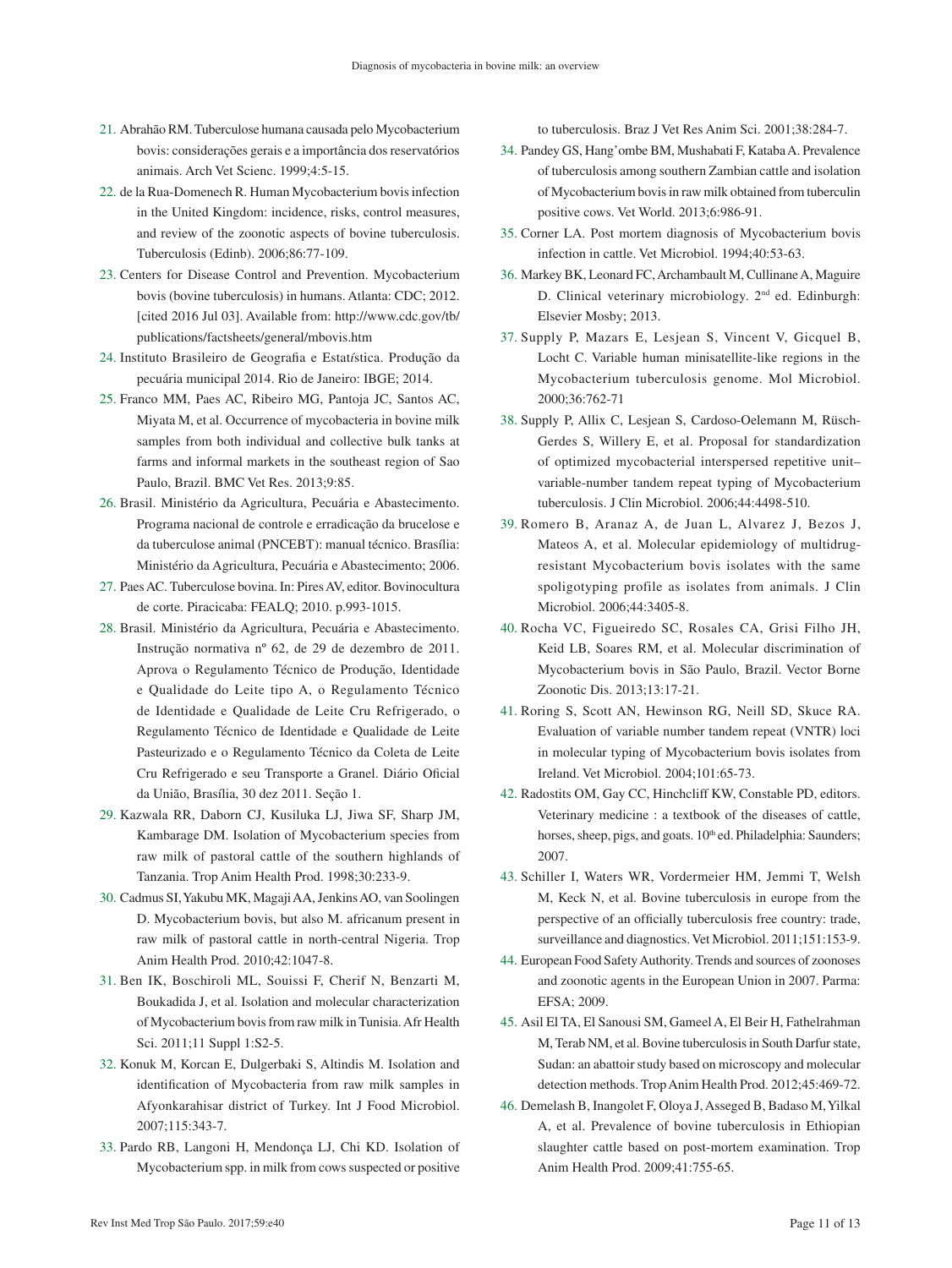- <span id="page-11-0"></span>47. [de Kantor IN, Ritacco V. An update in bovine tuberculosis](#page-2-9)  [programs in Latin America and Caribbean countries. Vet](#page-2-9)  [Microbiol. 2006;112:111-8.](#page-2-9)
- 48. [Paes AC, Franco MM. Tuberculose em animais de produção.](#page-2-10)  [In: Megid J, Ribeiro MG, Paes AC, organizadores. Doenças](#page-2-10)  [infecciosas em animais de produção e companhia. Rio de](#page-2-10)  [Janeiro: Roca; 2016. p.512-42.](#page-2-10)
- 49. [Corrêa WM, Corrêa CN. Enfermidades infecciosas dos](#page-2-11)  mamíferos domésticos. 2*ª* [ed. Rio de Janeiro: MEDSI; 1992.](#page-2-11)
- 50. [Neill SD, Pollock JM, Bryson DB, Hanna J. Pathogenesis of](#page-2-12)  [Mycobacterium bovis infection in cattle. Vet Microbiol.](#page-2-12)  [1994;40:41-52.](#page-2-12)
- 51. [Menzies FD, Neill SD. Cattle-to-cattle transmission of bovine](#page-2-12)  [tuberculosis. Vet J. 2000;160:92-106.](#page-2-12)
- 52. [Neill SD, Bryson DG, Pollock JM. Pathogenesis of tuberculosis](#page-3-0)  [in cattle. Tuberculosis \(Edinb\). 2001;81:79-86.](#page-3-0)
- 53. [Wilsmore T, Taylor N. Bovine tuberculosis: an update. Reading:](#page-3-1)  [University of Reading; 2008.](#page-3-1)
- 54. [Domingo M, Vidal E, Marco A. Pathology of bovine tuberculosis.](#page-3-1)  [Res Vet Sci. 2014;97 Supp:S20-9.](#page-3-1)
- 55. [Watts JL. Etiological agents of bovine mastitis. Vet Microbiol.](#page-3-2)  [1988;16:41-66.](#page-3-2)
- 56. [Ribeiro MG. Princípios terapêuticos na mastite em animais](#page-3-3)  [de produção e de companhia. In: Andrade SF. Manual de](#page-3-3)  terapêutica veterinária. 3*ª* [ed. São Paulo: Roca; 2008. p.759-71.](#page-3-3)
- 57. [Philpot WN, Nickerson SC. Vencendo a luta contra a mastite.](#page-3-4)  [Jaguariúna : Westfalia Landtechnik do Brasil; 2002.](#page-3-4)
- 58. [Goodchild AV, Clifton-Hadley RS. Cattle-to-cattle Transmission of](#page-3-5)  [Mycobacterium bovis. Tuberculosis \(Edinb\). 2001;81:23-41.](#page-3-5)
- 59. [Beals T. The risk of bovine TB from raw milk consumption](#page-3-6)  [with a focus on Michigan. Washington: Weston A. Price](#page-3-6)  [Foundation; 2008. \[cited 2015 Aug 15\]. Available from](#page-3-6): [http://](http://www.realmilk.com/safety/risk-of-bovine-tb-from-raw-milk-consumption/) [www.realmilk.com/safety/risk-of-bovine-tb-from-raw-milk](http://www.realmilk.com/safety/risk-of-bovine-tb-from-raw-milk-consumption/)[consumption/](http://www.realmilk.com/safety/risk-of-bovine-tb-from-raw-milk-consumption/)
- 60. P*é*[rez A, Reniero A, Forteis S, Meregalli B, López B, Ritacco V.](#page-3-6)  [Study of Mycobacterium bovis in milk using bacteriological](#page-3-6)  [methods and polymerase chain reaction. Rev Argent](#page-3-6)  [Microbiol. 2002;34:45-51](#page-3-6)
- 61. [Aydin FE, Ülger M, Emekdaş G, Aslan G, Günal S. Isolation and](#page-3-7)  [identification of Mycobacterium bovis and non-tuberculous](#page-3-7)  [Mycobacteria in raw milk samples in Mersin Province.](#page-3-7)  [Mikrobiyol Bul. 2012;46:283-9.](#page-3-7)
- 62. [Hassanain NA, Hassanain MA, Soliman YA, Ghazy AA, Ghazyi](#page-4-2)  [YA. Bovine tuberculosis in a dairy cattle farm as a threat to](#page-4-2)  [public health. Afr J Microbiol Res. 2009;3:446-50.](#page-4-2)
- 63. [Nasr SE, Saad NM, Nasr EA, Wahba NM, Elsherif WM.](#page-4-3)  [Detection of bovine tuberculosis in milk and serum of](#page-4-3)  [tuberculin reactors dairy farm animals in Assiut City, Egypt.](#page-4-3)  [Basic Res J Anim Sci. 2013;1:1-6.](#page-4-3)
- 64. [Bhanurekha V, Gunaseelan L, Pawar G, Nassiri R, Bharathy S.](#page-4-4)  [Molecular detection of Mycobacterium tuberculosis from](#page-4-4)

[bovine milk samples. J Adv Vet Anim Res. 2015;2:80-3.](#page-4-4) 

- 65. [Jalil H, Das P, Suleman A. Bovine tuberculosis in dairy animals](#page-4-5)  [at Lahore, threat to the public health. Devon: Priory Lodge](#page-4-5)  [Education; 2003. \[cited 2015 Oct 12\]. Available from:](#page-4-5) [http://](http://www.priory.com/vet/bovinetb.htm) [www.priory.com/vet/bovinetb.htm](http://www.priory.com/vet/bovinetb.htm)
- 66. [Qamar MF, Azhar T. Detection of mycobacterium from bovine](#page-4-6)  [milk in Lahore, Pakistan. Sci Int \(Lahore\). 2013;25:353-7.](#page-4-6)
- 67. [Al-Saqur IM, Al-Thwani AN, Al-Attar IM. Detection of](#page-4-7)  [Mycobacteria spp. in cows milk using conventional methods](#page-4-7)  [and PCR. Iraqi J Vet Sci. 2009;23 Suppl 2:259-62.](#page-4-7)
- 68. [de la Rua-Domenech R, Goodchild AT, Vordermeier HM,](#page-4-8)  [Hewinson RG, Christiansen, KH, Clifton-Hadley RS. Ante](#page-4-8)  [mortem diagnosis of tuberculosis in cattle: a review of](#page-4-8)  [the tuberculin tests, c-interferon assay and other ancillary](#page-4-8)  [diagnostic techniques. Res Vet Sci. 2006;81:190-210](#page-4-8)
- 69. [Association of Public Health Laboratories. Mycobacterial](#page-4-9)  [culture. \[cited 2017 Jan 16\]. Available from:](#page-4-9) [https://www.](https://www.aphl.org/programs/infectious_disease/tuberculosis/TBCore/MycobacterialCulture_FINAL.pdf) [aphl.org/programs/infectious\\_disease/tuberculosis/TBCore/](https://www.aphl.org/programs/infectious_disease/tuberculosis/TBCore/MycobacterialCulture_FINAL.pdf) [MycobacterialCulture\\_FINAL.pdf](https://www.aphl.org/programs/infectious_disease/tuberculosis/TBCore/MycobacterialCulture_FINAL.pdf)
- 70. [Cheng AF, Li MS, Chan CY, Chan CH, Lyon D, Wise R, et al.](#page-4-10)  [Evaluation of three culture media and their combinations for](#page-4-10)  [the isolation of Mycobacterium tuberculosis from pleural](#page-4-10)  [aspirates of patiens with tuberculous pleurisy. J Trop Med](#page-4-10)  [Hyg. 1994;97:249-53.](#page-4-10)
- 71. [Laymon CW. Culture of tubercle bacilli by the Löwenstein](#page-4-11)  [Method. Arch Derm Syphilol 1933;28:35-41.](#page-4-11)
- 72. [Stonebrink B. The use of a pyruvate containing egg medium in](#page-4-12)  [the culture of isoniazid resistant strains of Mycobacterium](#page-4-12)  [tuberculosis var. Hominis Acta Tuberc Scand. 1958;35:67-80.](#page-4-12)
- 73. [Lesslie IW. A comparison of biological and some cultural](#page-4-13)  [methods for the primary isolation of Mycobacterium](#page-4-13)  [tuberculosis. J Comp Pathol. 1959;69:1-10.](#page-4-13)
- 74. [Corner LA, Trajstman AC, Lund K. Determination of the](#page-5-3)  [optimum concentration of decontaminants for the primary](#page-5-3)  [isolation of Mycobacterium bovis. N Z Vet J. 1995;43:129-](#page-5-3) [33.](#page-5-3)
- 75. [Balian SC, Pinheiro SR, Guerra JL, Morais ZM, Ferreira F,](#page-5-4)  [Ferreira Neto JS. Estudo comparativo de dois métodos de](#page-5-4)  [descontaminação na pesquisa de micobactérias. Arq Inst Biol](#page-5-4)  [2002;69:11-4.](#page-5-4)
- 76. [Ambrosio SR, Oliveira EM, Rodriguez CA, Ferreira Neto JS,](#page-5-5)  [Amaku M. Comparison of three decontamination methods](#page-5-5)  [for Mycobacterium bovis isolation. Braz J Microbiol.](#page-5-5)  [2008;39:241-4.](#page-5-5)
- 77. [Runyon EH. Anonymous mycobacteria in pulmonary disease.](#page-5-6)  [Med Clin North Am. 1959;43:273-90.](#page-5-6)
- 78. [Brasil. Ministério da Saúde. Centro de Referência Professor](#page-5-7)  [Hélio Fraga. Manual de bacteriologia da tuberculose. 3](#page-5-7)*ª* ed. [Rio de Janeiro: Ministério da Saúde; 2005.](#page-5-7)
- 79. [Telenti A, Marchesi F, Balz M, Bally F, B](#page-5-8)*ött*ger EC, Bodmer T. [Rapid identification of mycobacteria to the species level by](#page-5-8)